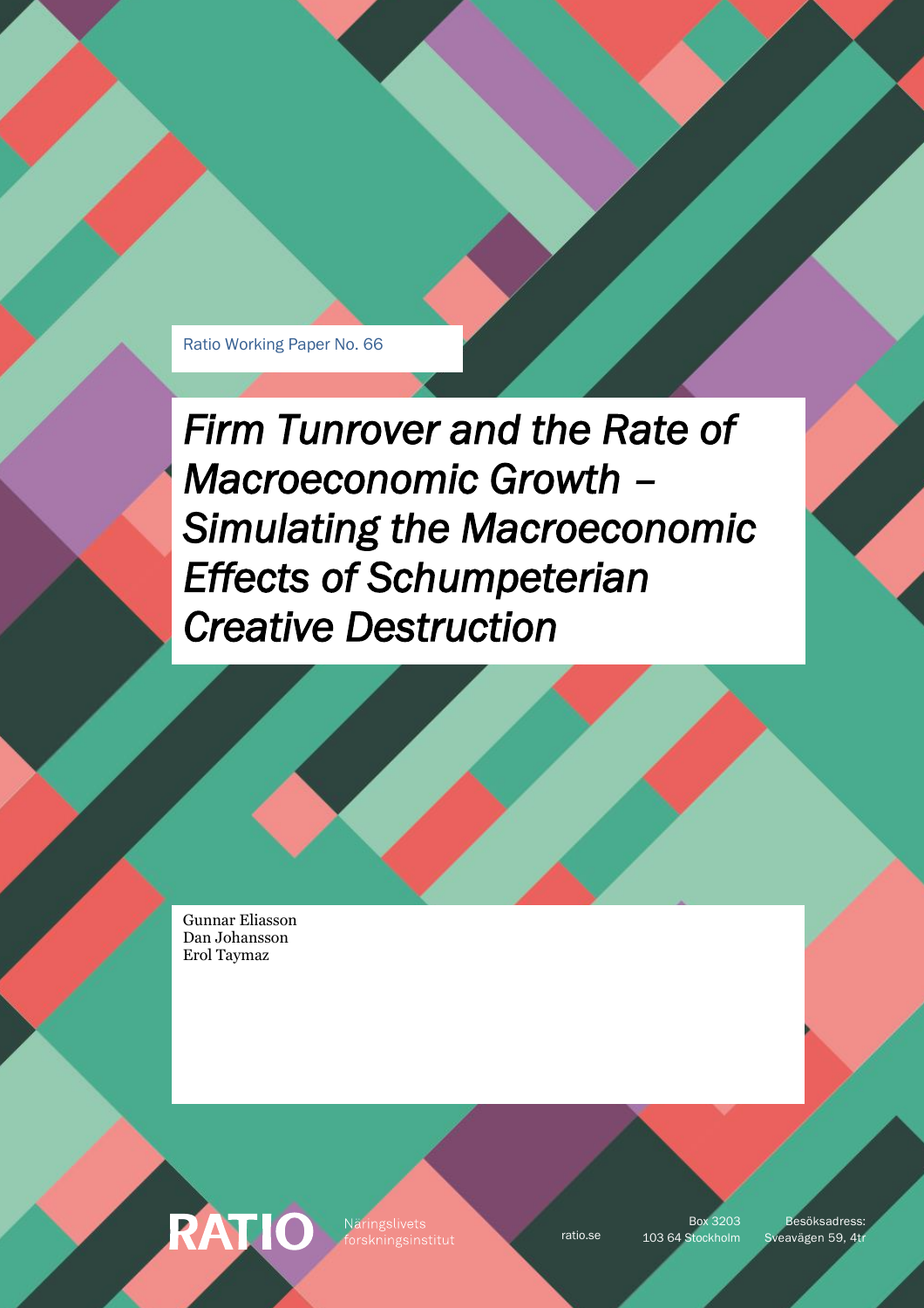# **FIRM TURNOVER AND THE RATE OF MACRO ECONOMIC GROWTH**

## **- simulating the macroeconomic effects of Schumpeterian creative destruction**

by

Gunnar Eliasson, KTH and the RATIO Institute, Stockholm Dan Johansson, the RATIO Institute, Stockholm Erol Taymaz, METU, Ankara

## **Abstract**

The positive effects of new innovative entry and fast and efficient allocation of resources are balanced against the efficiency of price signaling in markets in a non-linear micro based simulation model of an Experimentally Organized Economy (EOE). In this model increasingly rapid reallocation of resources over markets, moved by innovative new entry and competitive exit (the rate of firm turnover) generates faster growth in output, but eventually, if too fast, is shown to affect the reliability of price signaling in markets and to raise the frequency of investment mistakes. Beyond a certain level of the rate of firm turnover the aggregate effects at the macro level, therefore, turn negative. This optimal growth trajectory depends on the balance between the rates of entry and exit and on the performance of new firms compared to incumbents, their size compared to incumbents and the variation in the same characteristics.

Key words: Business Mistakes, Economic Systems Stability, Endogenous Growth, Experimentally Organized Economy (EOE), Firm Turnover JEL Code: C15, C45, C62, C81, L16, O12.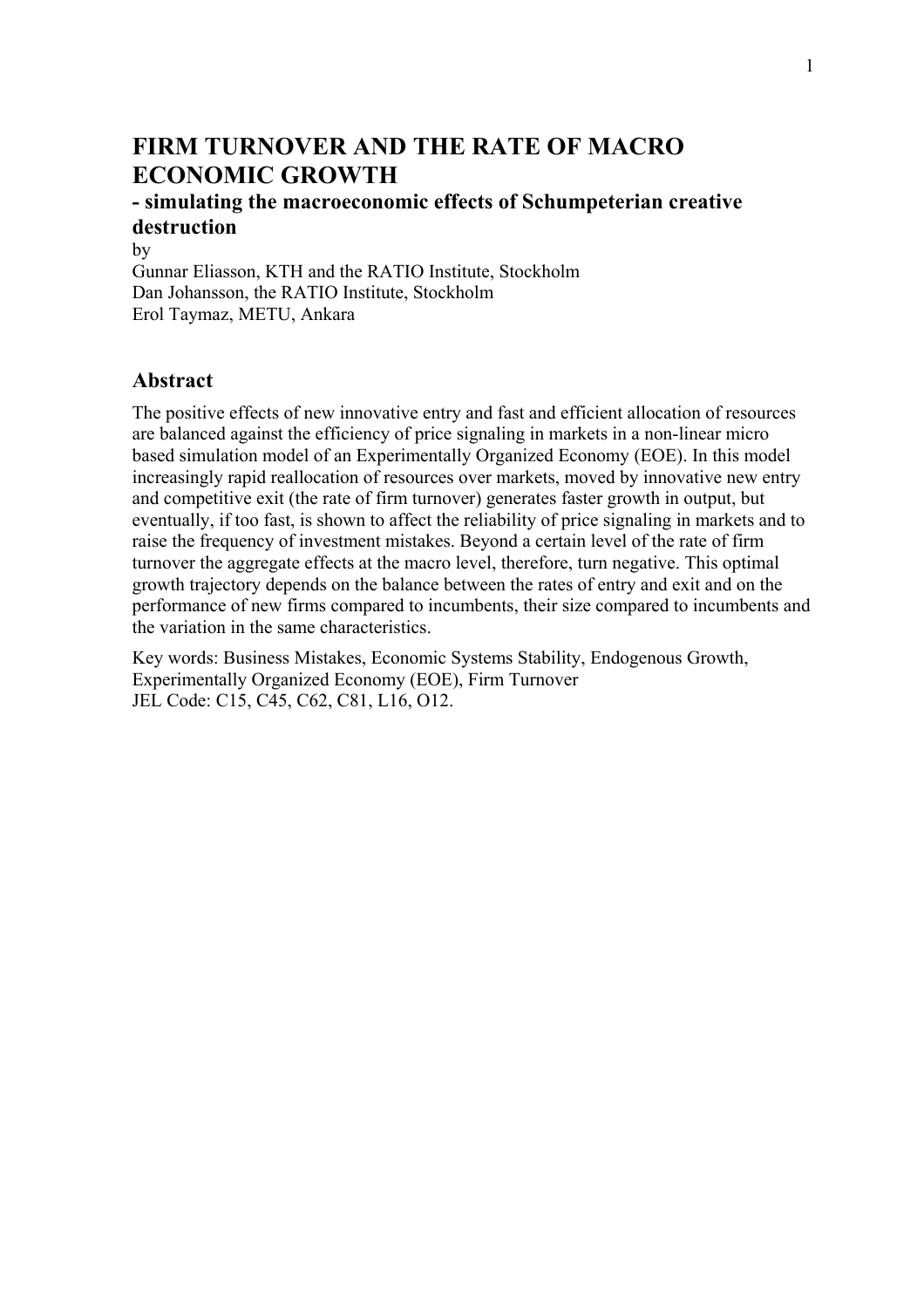## **1. The dynamics of resource allocation in an experimentally organized Economy**

The experimentally organized economy (Eliasson 1987, 1991a, 1996) is characterized by an extremely large and heterogeneous state space (investment opportunities set) into which boundedly rational agents (firms) guided by tacit knowledge search for opportunities. This search is also an act of learning and creative discovery such that new opportunities are created and the opportunity set expands as it is being explored. The paradoxical result emerges that "we" may become increasingly ignorant about all that can be learned about (the Särimner effect, Eliasson 1987, 1990b. pp 46f, 1996 p. 27f). Hence, the economy behaves at each point in time as for all practical purposes an open ended system. Growth is highly non-linear in new technological discovery and occurs through experimental selection through the entry of new firms, forcing reorganization and rationalization or exit on incumbent firms. We call this *Schumpeterian* C*reative* D*estruction* (Table 1) and propose the existence of an initially positive relationship between the rate of firm turnover (the number of entries and exits in relation to the total number of firms), that may, above some fast and unbalanced rate disturb price signaling in markets and turn negative. The internal conflict between stabilizing and equilibrating properties works itself through the economic system (Eliasson 1983,1984). Such phenomena go theoretically undiscovered in the mainstream neoclassical model. They may involve such extreme disturbances that never, or rarely, occur in reality, or involve such long-term non-linear relationships that they will not be possible to capture econometrically. To establish the possible theoretical existence of such a long-term downside of Schumpeterian creative destruction only simulation analysis will do.

### *Schumpeterian Creative Destruction*

We study the macroeconomic effects of firm turnover in this Schumpeterian creative destruction process (Table 1) in which macroeconomic growth is moved by experimental selection. We use a model version of the EOE, the Swedish micro-to-macro model called MOSES. For our purposes this model economy has two fundamental properties.

(1) With a huge and complex state space the opportunities for very large systems productivity effects through dynamic reallocation of resources are significant. Much of that reorganization occurs through the entry and exit of firms (Eliasson 1991a,b, Johansson 2001, Eliasson – Taymaz 2000).

(2) The faster resources are being reallocated through entry and exit, other forms of organizational change, however, the faster structural change in the economy and the more unreliable price signaling in markets, causing in turn an increase in costly mistaken business decisions with a small learning content, and a negative effect on growth (Eliasson 1983, 1984, 1991a). Hence, there are *increasing negative returns to increased searc*h ("learning") of state space (the investment opportunity set; Eliasson 1990a) as agents attempt to probe state space faster in the short-run to reach even higher economic systems productivity levels (Eliasson 1989, 2001). These negative returns to too fast learning occur because the coordination mechanism of the model economy (price signaling in markets) is disturbed, price signals becoming increasingly unreliable and causing an increased rate of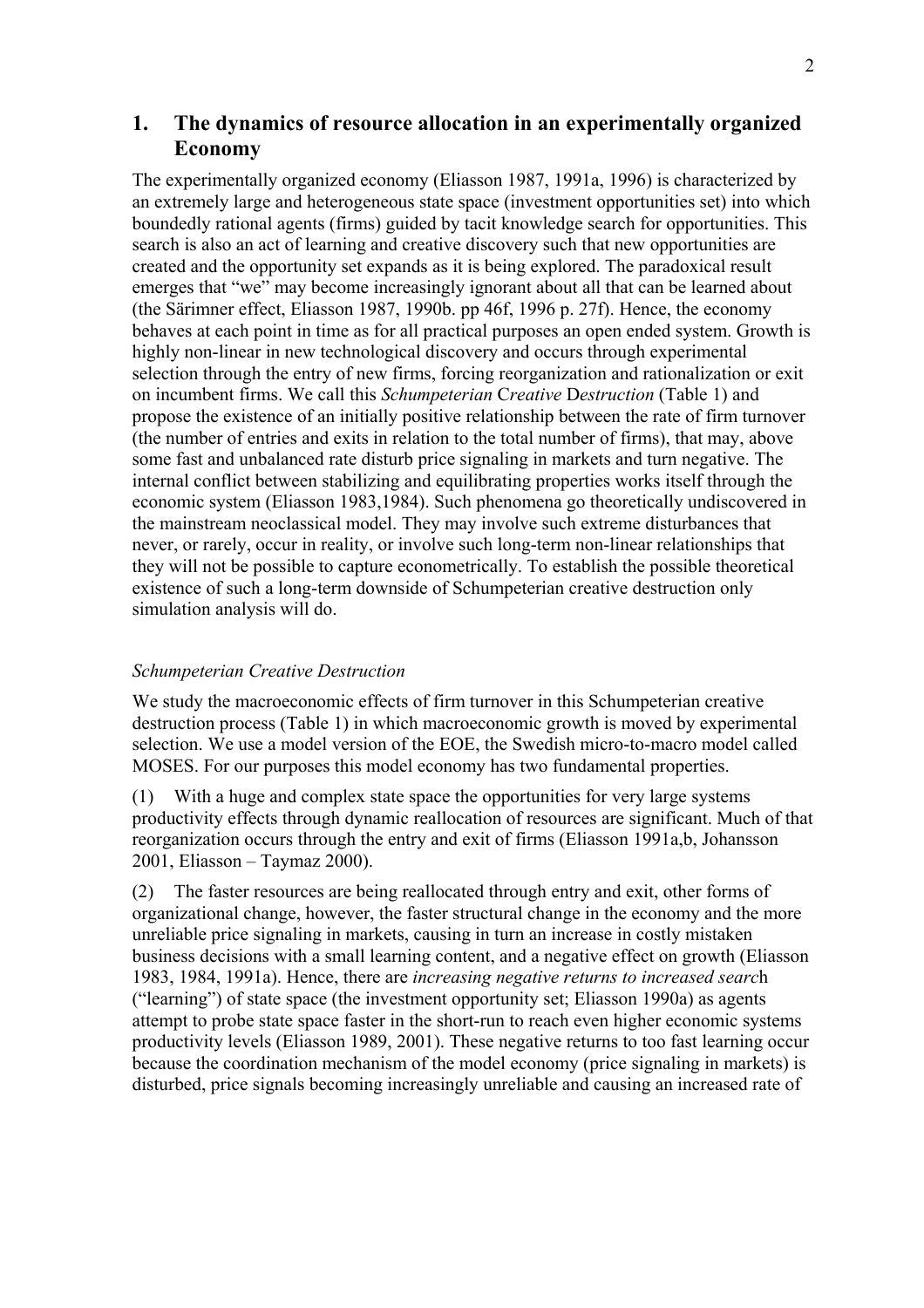mistaken decisions. The main purpose of this paper is to demonstrate the existence of this  $effect.<sup>1</sup>$ 

Starting from zero entry of firms and increasing it we would, hence, expect an increasingly positive outcome to begin with, which will eventually begin to decline. When almost all firms are changed through entry and exit each period output might even be smaller than in the no turnover case. Somewhere in between there is a maximum. In the short run the hypothesis of positive effects of firm gross turnover can be tested econometrically. Johansson (2001) has also found econometric support for a positive linear relationship. The long-run curvature hypothesis, however, is not tractable by econometric analysis and for two reasons. *First*, time series data of sufficient length to reveal the non-linear property are simply not available. *Second*, the time span we now consider will include so many interactive influences that the model needed to capture them and keep them apart will probably be beyond econometric analysis. It may be the case that the negative influences begin to show so early that agents, including policy makers, begin to react to counter these effects. If so, this analysis becomes a pure theoretical inquiry into the possible existence of such a negative effect in a controlled experiment. In such a controlled experiment (Eliasson 1991a, Eliasson-Johansson-Taymaz 2004), we expect a situation of chaotic behavior to emerge. Under normal circumstances agents make mistakes and respond to mistakes and the economic system at large is self-regulating. Above a certain rate of turnover, however, this self-regulation begins to malfunction and a slow destabilizing momentum begins to cumulate. At the macro level of forecasters the economic system, however, sends no alarm signals until a strong surge of negative macroeconomic influences begins to show.

This long-run dynamic property of the EOE becomes analytically tractable in the model approximation of the EOE, i.e. in MOSES. Macroeconomic change in the MOSES model economy occurs through the Schumpeterian creative destruction process of Table 1. For this to be a positive growth experience, however, there has to be a balance in firm turnover between entry (item 1 ) and exit (item 4). In reality this probably means that innovative entry initiates competition that forces incumbent firms to reorganize their business and failing firms to exit and that the exit process is not curbed by industrial policy but rather facilitated (Eliasson 2000, Eliasson-Taymaz 2000). We would, hence, expect a non-linear relation between the rate of firm turnover and long-run economic growth under certain, perhaps quite general circumstances. For low rates of turnover and short periods the relationship should appear positive and approximately linear as demonstrated in econometric tests (Johansson 2001). The same relation should, however, be non-linear over the longer term, eventually to turn negative.

This hypothesized non-linear relationship has been econometrically tested on data generated by repeated simulation experiments on the MOSES micro-to-macro model of the Swedish economy. Incentives for entrepreneurial entry have been gradually raised and the simulated long-run effects on total output recorded. The hypothesis is that the disturbed price signaling in markets increases with the rate of turnover and structural change and that the effects on total output changes from a positive to a negative one somewhere in between

 $\overline{a}$ 

<span id="page-3-0"></span><sup>&</sup>lt;sup>1</sup> A brief presentation of the micro-to-macro model tailored for our particular experiments is found in Eliasson – Taymaz (2000) and Eliasson-Johansson-Taymaz (2004). A more principal presentation is found in Eliasson (1977, 1978a, 1991a and 1992,) .The macro economic effects of disturbed price signaling in markets due to inflation were studied in (Eliasson 1978b). In addition there are five MOSES books, (1) *The Firm and Financial Markets in the Swedish Micro-to-macro Model* (Eliasson 1985), (2) *MOSES Handbook* (Bergholm 1989), (3) *MOSES Code* (Albrecht et al. 1989, (4) *MOSES on PC – Manual, Initialization and Calibration* (Taymaz 1991) and (5) *MOSES Database* (Albrecht et al. 1992); all five published by IUI, Stockholm.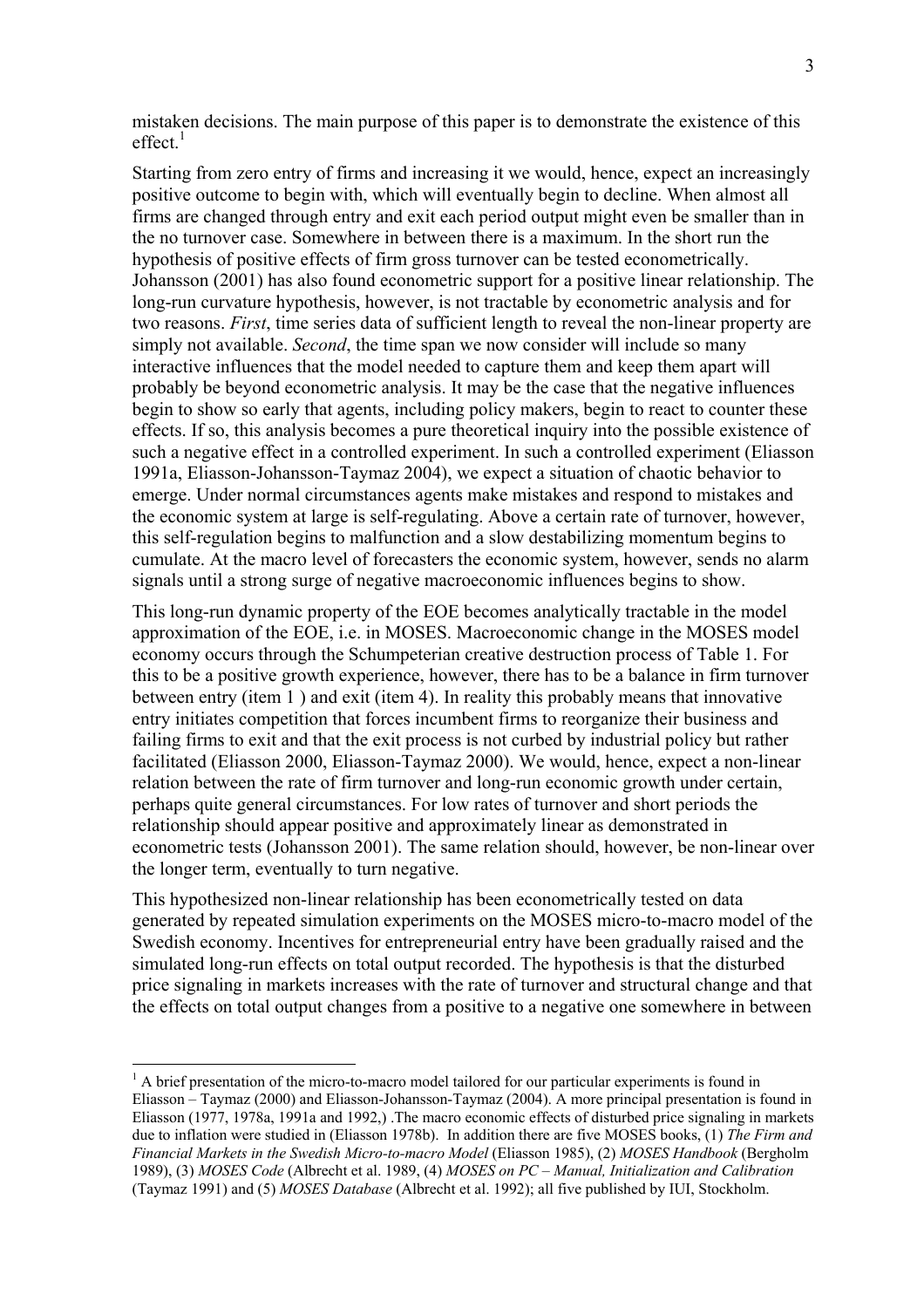no entry and a complete turnover of all firms each period<sup>2</sup>. We also hypothesize that the negative influence on long-run growth will occur faster, (1) the faster firm turnover and (2) the more unbalanced the entry and exit process.

To carry out these experiments we have used the latest version of the MOSES model of the EOE with endogenous R&D generation of innovations and genetic learning of firms from one another (Ballot – Taymaz 1998, 1999). This model has been calibrated against historical long-term development of the Swedish economy using an early method of structural estimation developed as part of the micro–to–macro modeling project (Taymaz 1991, chapter 3). $3$ 

#### *On non-duality and unreliable price signaling*

 $\overline{a}$ 

The experiments we are considering can only be performed on a model economy that is operationally defined outside static equilibrium and that has no exogenous equilibrium as conventionally defined. Its equilibrium properties have to be defined differently and should rather be discussed in terms of economic systems stability (Eliasson 1983, 1984). In static equilibrium duality prevails. Prices map exactly into quantities and quantities map exactly into prices. Non-duality can only be analyzed on the static general equilibrium model for infinitesimal departures from that same equilibrium to which the system always returns (converges) i.e., to the original (same) equilibrium, or almost there ("practical stability", La Salle – Lefschetz 1961). This rubber-band fixed-point based equilibrium analysis does not recognize time and the possibility that the system, because of its departure from static equilibrium may go "elsewhere".<sup>4</sup> This non-convergence property is, however, to be expected in an economy where information use and communications activities dominate resource use and where technological change in computing and communications (C&C) technology dominates total productivity change through constant systems reorganization (Eliasson 1990b). Hence, to analyze the systems instabilities generated by endogenously disturbed price signaling in markets that removes price taking behavior of individual agents from the model we need a " different" non-linear micro-to-macro model such as MOSES. We argue this point by way of a critical survey of neoclassical exogenous equilibrium growth models that claim to capture real life creative destruction and the role of firm dynamics in economic growth.

When entrants are characterized by very large diversity of performance, and are not necessarily better than incumbents on the average new (and young) firms tend to perish at

<span id="page-4-0"></span> $2^2$  Cf. Eliasson (1978b) where the macro economic growth process is fairly unaffected by such disturbances caused by inflation up to a certain level, then to turn negative.

<span id="page-4-1"></span><sup>&</sup>lt;sup>3</sup> Complex economic models involve a number of unobservable parameters. These parameters are either estimated statistically from reduced form models, or, in most of the cases, substituted by researchers' best "educated guests". The way the parameter values are set has been one of the main reasons why these models has been ignored and even disregarded as a robust analytical tool by orthodox economists. However, we have developed a calibration algorithm to set parameter values for the MOSES model at the early stages of model development (Taymaz 1991b). This calibration or structural estimation program, based on a random hill climbing algorithm, fits the "model" to a number of sectoral variables, but it can also use micro-variables for calibrating parameter values. As shown by Balistreri and Hillberry (2004), estimation and calibration exercises are identical under consistent identifying assumptions. Both methods fit a model to data. Therefore, one should not consider econometric models as a superior analytical tool. In terms of fitting the data, there is no difference between econometric models and simulation models. However, simulation models allow the researcher to model underlying interaction mechanisms and, hence, a robust analysis. 4

<span id="page-4-2"></span> $4$  For a discussion of this "chaotic property" see Eliasson (1983, pp. 274 ff).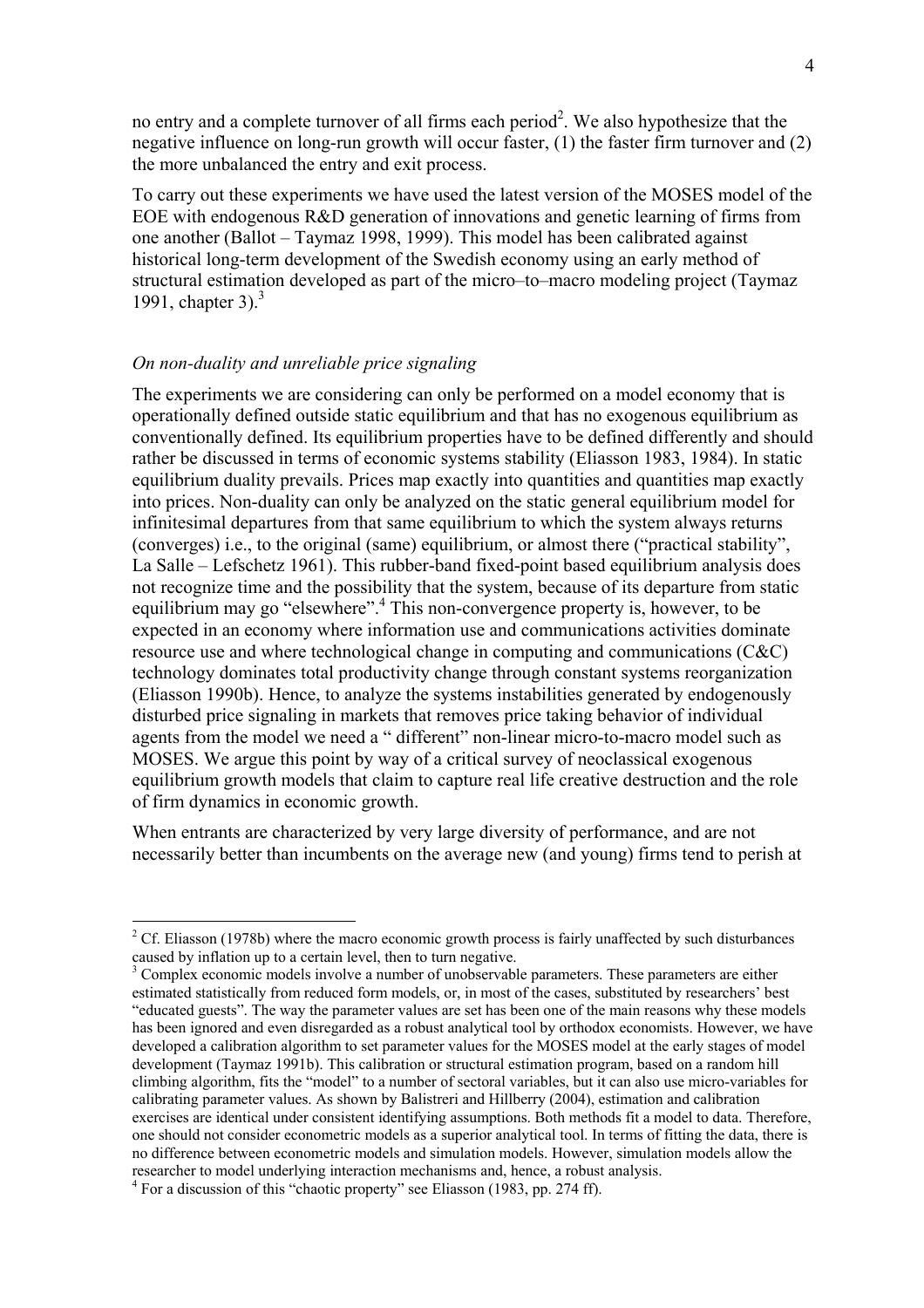<span id="page-5-0"></span>a higher rate than older incumbents. This property of the model is compatible with evidence reported in literature and in Johansson (2001).

When entrants are very much better and very large and variance in performance low, the incumbent firms will soon perish and only the new and superior firms remain. Such a structure is vulnerable to unexpected change. It leaves a permanent change in the economy (non reversibility) and easily turns fast growth into low growth (Eliasson 1983, 1984). This phenomenon, however, can only be "observed" through model simulations.

In fact, earlier model experiments have uncovered a conflict between static and dynamic efficiency in the sense that considerable diversity of characteristics at the firm level are a necessary requirement for stable and sustained macro economic growth. This does not only mean (Eliasson 1984, pp. 263 ff) diversity in the sense of different, but also diversity in the sense of more or less efficient firms (the existence of slack) and constant change at the micro firm level. Steady state like macroeconomic growth thus has to be supported by constant and "substantial Brownian motion at lower levels" (Eliasson 1984, op. cit., p. 266), and vice versa: If that micro economic dynamics is blocked, e.g. exit prevented by policy, negative long-run macro economic effects will eventually begin to show. This is part of the phenomenon we study in this paper that is difficult and probably impossible to demonstrate by traditional econometric methods.

Testing for the presence of the long-term negative influence we proceed in two steps. We survey the empirical literature on firm turnover to make sure that the input into the simulation model and its intermediary output is compatible with observed " stylized facts" (next section). We then clarify the reasons for our departure from the neoclassical equilibrium " growth model" through a critical survey of that literature. We then go on to present the alternative model of the Experimentally Organized Economy in which business mistakes become part of transactions costs and use it to establish the existence of a negative long-term relationship between the rate of (and balance of) firm turnover and macroeconomic growth through simulation experiments.

#### **2. Stylized facts about firm turnover**

 $\overline{a}$ 

Entry, and even more so exit, for long was an avoided problem in economic theory, because of the mathematical difficulties of allowing for the phenomenon in neoclassical exogenous equilibrium models. As an empirical phenomenon it, however, unmistakenly exists, and some early, empirically oriented economists (Orr 1974, du Rietz 1975, 1980, Hause-du Rietz 1984, Highfield-Smiley, 1987, Baldwin – Gorecki 1987, 1989, 1990, Acs – Audretsch 1989) defied the theoretical problems and launched the needed empirical inquiries that made it possible to learn about the magnitudes involved in the firm turnover process. The econometric models estimated, however, are often only loosely related to mainstream economics, and normally conflict with the exogenous equilibrium properties of the Walras-Arrow-Debreu model<sup>[5](#page-5-0)</sup>. For this reason the interest among economists in

<sup>&</sup>lt;sup>5</sup> For a long time, and perhaps still, it was an almost mandatory part of an economics dissertation in Sweden to prove (not only discuss) the existence of an exogenous equilibrium in the model used for econometric or theoretical analysis. This is, of course, a horrendous task if the appropriate model does not, and should not have that property as conventionally defined. Not every doctorate candidate is capable of coming up with such clever mathematical tricks as Dasgupta-Stiglitz (1981) and this enforced task unduly and completely unnecessarily delayed the completion and publishing of du Rietz' (1980) dissertation, a true empirical inquiry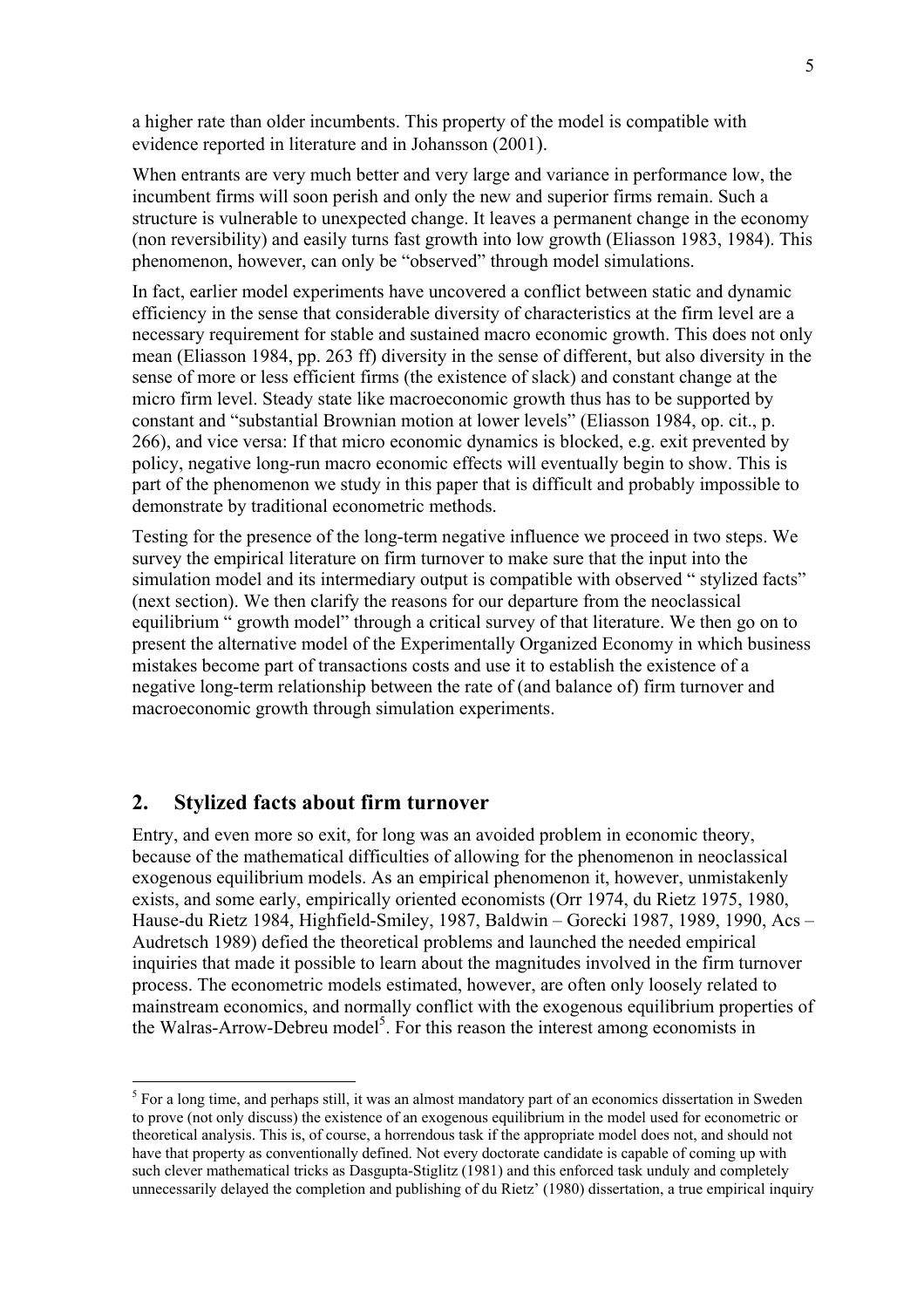entrepreneurship and new firm formation has not been overwhelming. Modigliani's (1958) review article on new oligopoly theory declared that monopoly power was determined by the minimum size of the maximum effective plant. New entry as a competitive price setting factor was not even considered important. In passing that article, therefore, killed interest in new entry for years. For a long time conventional wisdom was (see e.g. Eriksson 1984, p.52) that " industry growth comes mainly from existing firms". This observed (Eliasson 1991b) is either a trivial conclusion or a reflection of the short-term nature of economic analysis. In simulation analyses Eliasson demonstrated that entry and exit may not affect macro variables much in the short- term. Under reasonable assumptions, however, they mattered significantly in the long- run. That it took a long time for any significant effects of new entry to appear at the macro level had been demonstrated already by du Rietz (1975, p. 17 and 20). Johansson ( 2001), furthermore, showed that new and small firms stood for all growth in employment in the Swedish IT industry between 1993 and 1998 while the large firms as a group significantly reduced their employment. To capture the long- term effects, however, simulation analysis is necessary.

According to the neoclassical I/O story profitability in excess of equilibrium profitability induces entry. Hence, " entry became seen as one of the main mechanisms by which longrun equilibrium" is restored (Audretsch- Mata 1995), a story that is also part of Kirzner's (1973) Schumpeterian type model. They are all conservative stories and consistent with the notion of an external equilibrium, and, hence, of little interest as a factor behind economic growth. Research on new entry and later firm exit was, however, stimulated and can be divided into two fields of inquiry; emergence, mostly an interest of non-economists and the firm entry, survival and later death cycle.

Apparently the story of firm turnover and growth is a complicated one. We have to decide what to mean by entry and exit, which theoretical model to fit to, and help interpret the data reliably, and then how to bring it all together into a consistent story. We begin with the facts.

#### *Determinants of Entry - the emergence process*

While economists still have serious problems with fitting entrepreneurship into the standard growth model, a large group of non-economists have no such problem. They study the emergence of entrepreneurs and business births (and deaths) without bothering with such things as equilibrium prices and profits, but rather draw heavily on psychology, sociology, philosophy, and economic history (Gartner 1985, Katz-Gartner 1988). None of the members of the two schools of literature are happy to quote members of the other group, and this may partly, but only partly be explained by the lack of overlapping " theoretical " frameworks and difficulties to communicate. There are, however, exceptions; William Baumol coming in from pure economic theory (e.g. 1968, 1982, also see Eliasson-Henrekson 2004) who early and since then consistently have attempted to integrate entrepreneurship and entry in the mainstream economic model; Israel Kirzner, with roots in Austrian-Mengerian economics (e.g. 1973, 1978, 1989). Paul Reynolds, with an equally pure empirical background in sociology (Reynolds 1991, 2004, Reynolds-Storey-Westhead

into the entry and exit processes in Swedish manufacturing, based on a unique empirical material. Also see du Rietz (1975), Englund (1980) and Hause- du Rietz (1984).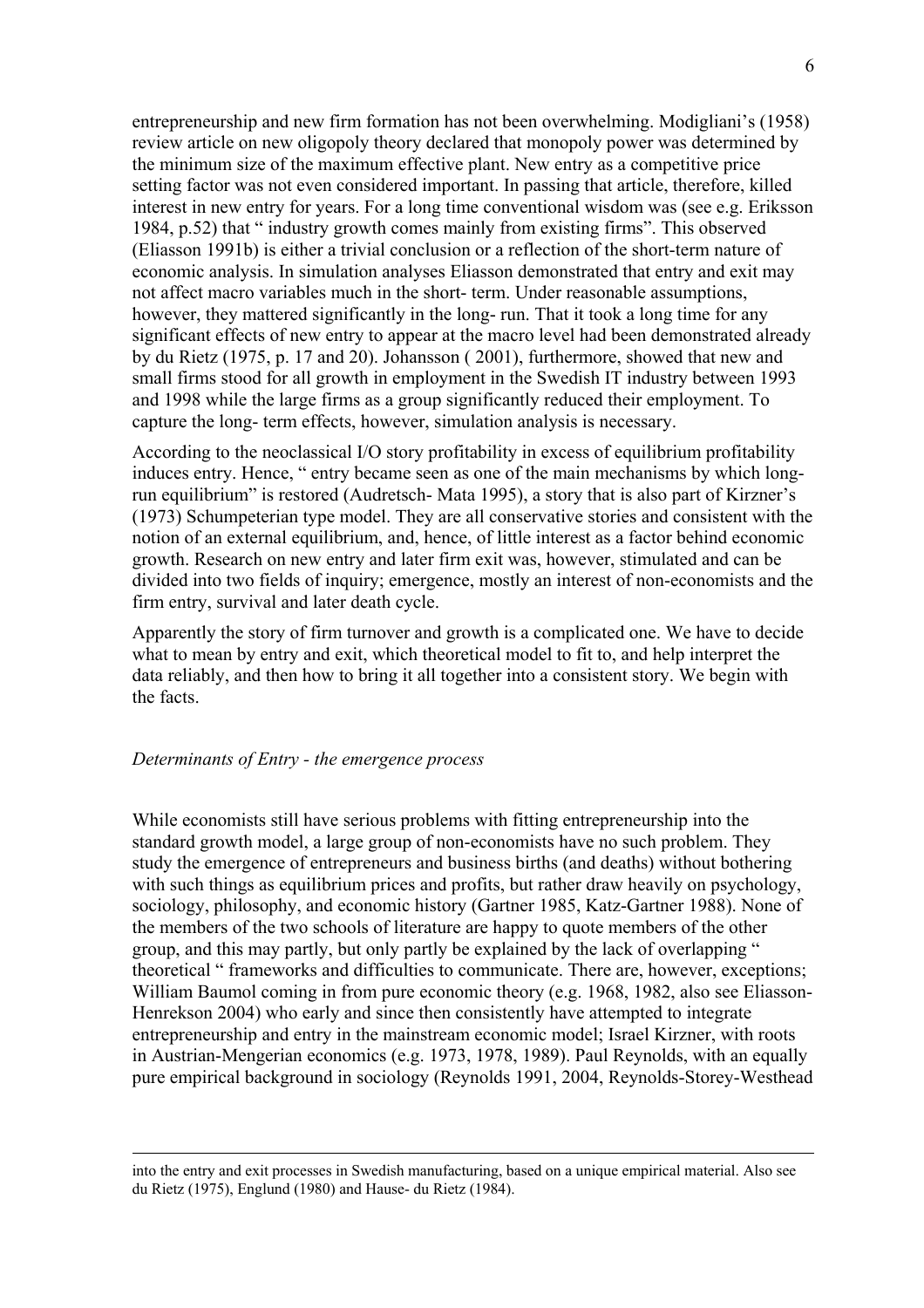1994, Reynolds-Miller-Maki 1995) has been attempting for years to bring the sociological dimension into the economics of growth.<sup>6</sup>

David Birch (1979, 1981), however, appears to have been the first to focus research attention on the importance of new and small firms as contributors to industry growth. Zoltan Acs and David Audretsch have been striving since the mid 1980s to make economists pay attention to firm entry. A number of researchers then carried on to demonstrate that small firms create a disproportionably large share of new jobs (e.g. Davidsson-Lindmark-Olofsson 1994. Kirchhoff 1994, Johansson 2001). Davidsson-Henrekson (2001) emphasized that the rate of new firm formation was a distinguishing feature of growing and stagnating economies and that the low rate of new firm establishment in Sweden was the most probable reason for the bad growth performance of the Swedish economy a conclusion IUI had already arrived at in 1993 in its *Long Road* to Recovery (Andersson et al 1993)

### *Survival and Exit*

 $\overline{a}$ 

Baldwin-Rafiquzzaman (1995) study the relationship the quality of the initial entry selection and the later survival performance of the entry cohort. Three results stand out; *First*, the higher the entry rate the lower apparently the " average" quality and the lower survival rates. *Second*, however, the higher the entry rate the higher the quality of the survivors and the faster the growth rate of survivors during the first ten years, as is also the growth rate of the entry cohort as a whole. *Third*, while the entry rate depends positively on the cost advantage of entrants over incumbents the more they are forced to learn the faster survivors grow.<sup>7</sup> Here Mata-Portugal-Guimares (1995), however, find that new plants are likely to survive longer if they have entered a growing industry or market with a lower entry activity, read with less competition. It is, however, important to keep the different partial hypotheses apart in a model to interpret the empirical results properly. In Brito-Mello (1995) a theoretical model is developed in which the information banks have on borrowing firms determine the terms on which they obtain credit. As banks learn about the firms, credit terms are also assumed to be eased. Banks furthermore are assumed to learn as the firm ages and grows. Hence, obviously for surviving firms the older and larger they are the faster they grow because of a better access to external finance on advantageous terms, everything else the same.

It is still interesting to contrast these highly partial and theoretical results with the rough empirical results reported by Doms-Dunne- Roberts (1995). They find that the more capital-intensive and the more intensive in their use of advanced technology plants the faster growth and the less likely firms are to fail. These results are, however, very sensitive to the influence of size on growth, and only come out clearly if size is controlled for. When not controlled for the influence on growth is negative and tends to wash out the positive effects of technology. The real problem, however, appears when we try to digest the Doms et al (1995) and Brito-Mello (1995) articles simultaneously. First, a version of the Brito-

<span id="page-7-0"></span><sup>&</sup>lt;sup>6</sup> We recognize this as an ambition that should be encouraged in each specialized field and observe that this was a main reason why Baumol and Reynolds two were awarded the International Prize in Entrepreneurship and Small Business Research by Swedish FSF and Nutek in 2003 and 2004 respectively. David Birch and Zoltan Acs and David Audretsch had received the same price already in 1996 and 2001, respectively.

<span id="page-7-1"></span> $7$  The question is whether this should be called learning. During the first year of life of a new firm fixed installation costs should dominate the cost structure and wages exceed labor productivity. We then rather have a case of excess capacity. As the new firm gets going that excess capacity should disappear and the true productivity potential of the new firm be revealed.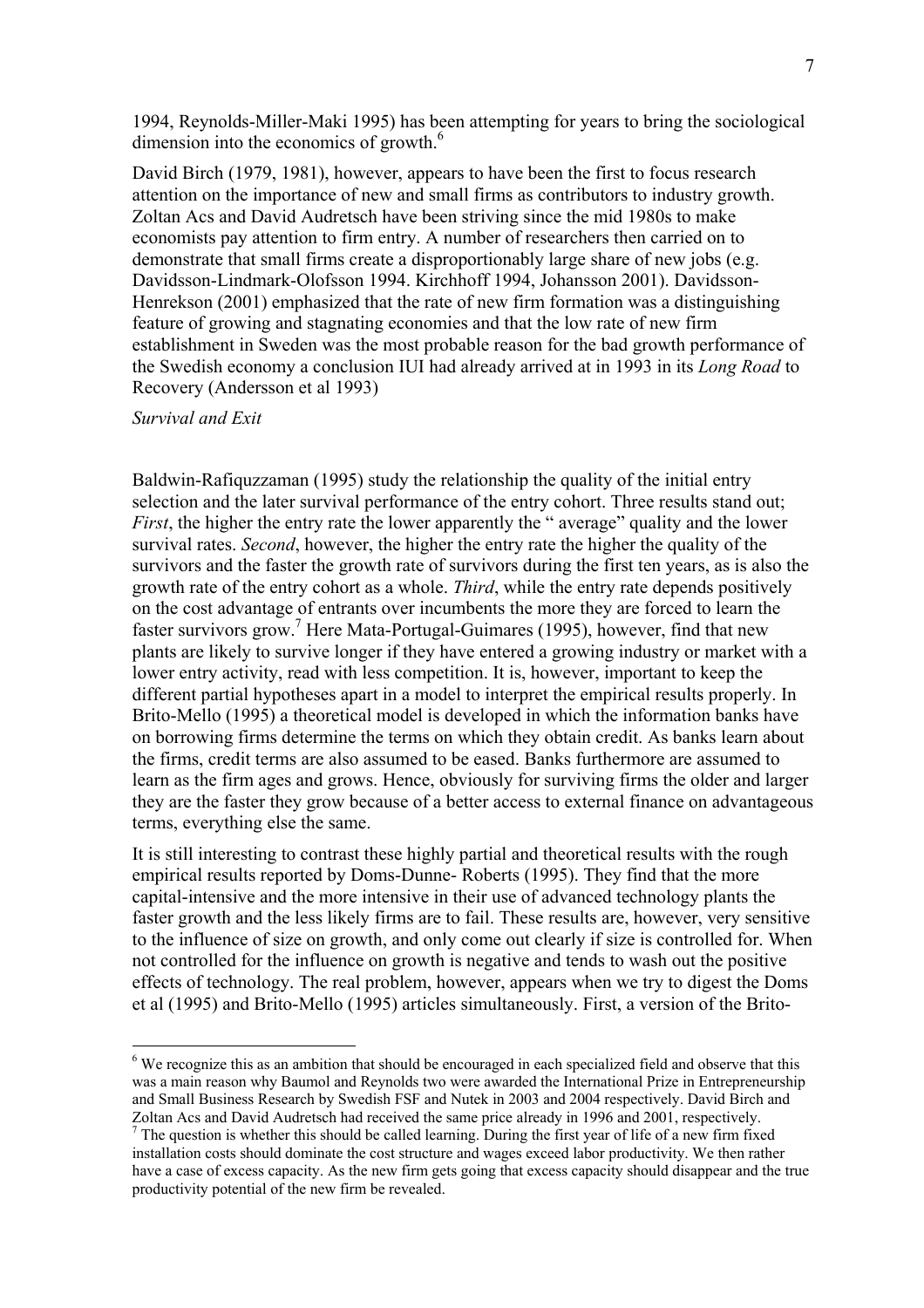Mello model could have been fitted to the Doms et al data set and the empirical results would neither have been the predicted ones nor been interpreted the same way. Second, both models neglect a possible selection problem, namely that the Doms et al results may reflect a positive selection of technologically advanced firms that show superior growth performance irrespective of size. Once that selection has been made the Brito-Mello partial effects may click in empirically even though the Doms et al and Baldwin-Rafiqussaman results do not suggest that they will show up.

On this, and to their surprise, Boeri-Bellmann (1995) find that exits do not increase in the cleansing destruction phase of the business cycle. While new firms tend to shut down when in cyclical trouble old firms rather contract, and the older firms get the more their performance follow business fluctuations. Hence, as the cohort grows older the exit rate in the business down swing decreases and the cohort firms increasingly swing with the cycle.

On this Audretsch (1995) concludes that what happens after entry (post-entry) " is at least as important as the entry itself". Audretsch asks if entry as a growth contributing factor may be less interesting as entry as a disequilibrating factor changes the structure characteristics of production and the market. The question, however, is whether this is an interesting distinction to make in this context. Audretsch (2002) himself, Johansson (2001) and others have shown that much of growth of an industry can be directly attributed to new and small firms, but this, of course, is post-entry growth in those firms. In the longer run, as the surviving, once new firms prosper and grow while incumbents stagnate or disappear the once new firms will increasingly dominate both industry output and industry performance characteristics (Eliasson 1991b). Most of this influence, however, comes by way of the market disequilibrating influence of entering and growing firms, i.e. through competition through lower prices and better products.<sup>[8](#page-8-0)</sup>

Old and large firms die more slowly than new and small firms.<sup>9</sup> This conventional understanding has survived for decades. Even though the death rate of old firms seems to be on the increase (Pratten 2004, Chapter 2 in this volume) the fates of new firms are particularly interesting from the point of view of understanding the nature of the EOE. New and small firms have smaller financial resources to burn to sustain a winning business experiment and (perhaps) less experience than the big firms, and the time dimension of the

<span id="page-8-0"></span><sup>&</sup>lt;sup>8</sup> The important role of new competition through new entry was apparent in the early simulation experiments on the MOSES model (Eliasson 1978a,pp 52ff) even though nobody found that interesting at the time. 9 See for instance Audretsch-Mahmood 1994,1995.

<span id="page-8-1"></span>In the MOSES model of an EOE to be used below new entry is a random drawing from a distribution of firm performance characteristics which show a much broader spread in productivities, but a lower average than the corresponding distribution for incumbent firms (Granstrand 1986, Eliasson 1991b). This highlights the boundedly rational character of new entrants and the experimental nature of new entry, optimistic entrepreneurs who don't know their capacity to perform compared to incumbent firms happily entering the market at great risks many of them facing immediate failure. Some of them are, however, winners and if they enter in sufficient number and if the environment in which they enter is sufficiently favorable to entrepreneurship they will eventually begin to make their marks on macro economic growth, as is demonstrated in Eliasson (1991b).

These simulation results are compatible with the theoretical predictions of Jovanovic (1982), however, for very different reasons (See section 3 below). Andersson-Vejsin (2000) offer an alternative and what they consider neglected hypothesis, what they call the Solow vintage hypothesis, that recognizes the possibility of updating incumbent technologies rather than shutting down the plant. They also find econometric support for the hypothesis that the probability of plant failure increases with the age of the technology vintage and that plants that use high-quality human capital are more likely to exit than others.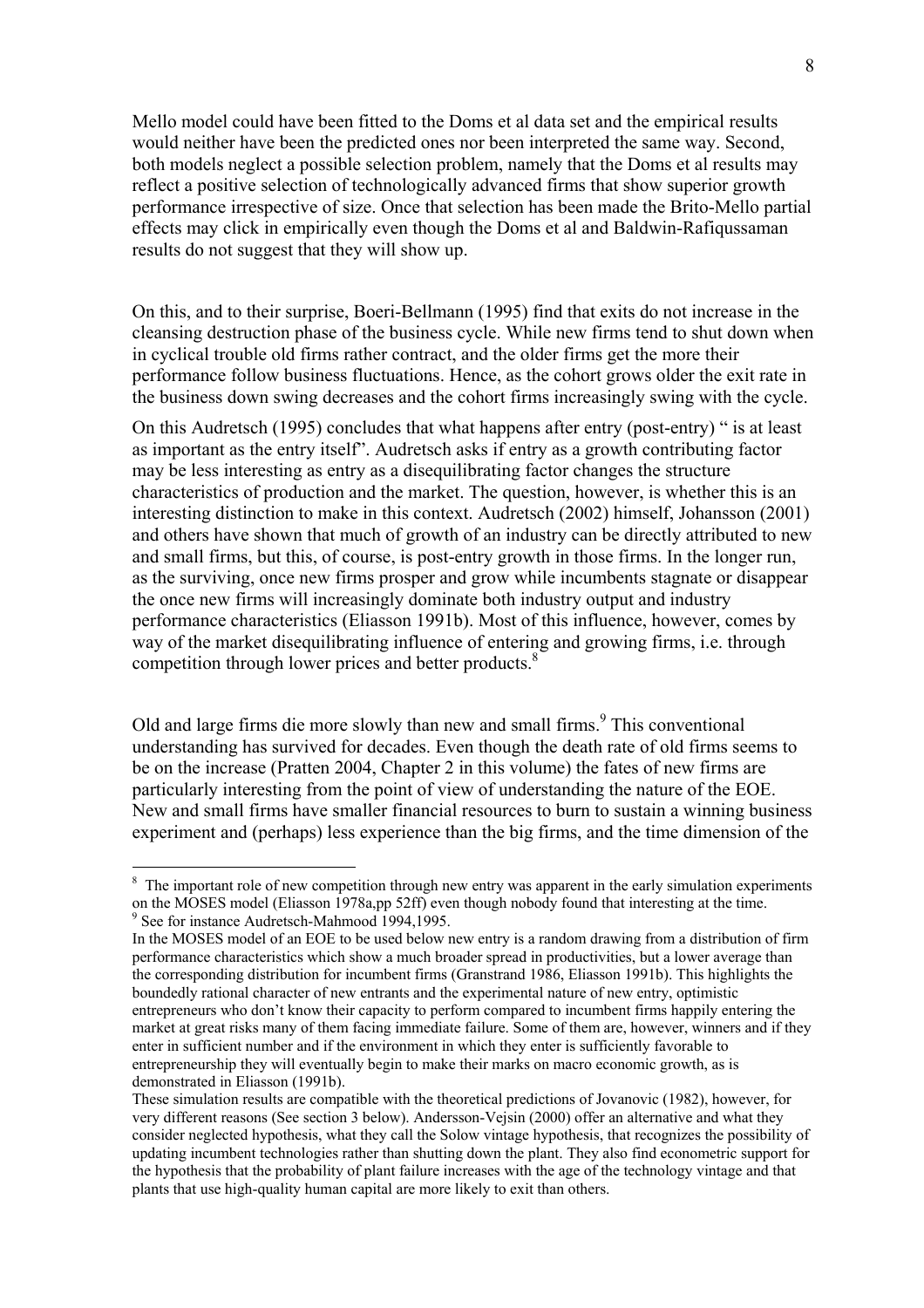birth, life and death cycle of a winning project appears to be much longer than the life cycle of the innovating, new firm. The risks are high for innovators, especially if they try their luck in bad entrepreneurial environments (See competence bloc analysis in Chapter X). Here Dunne-Roberts-Samuelson (1988) concluded that the characteristics of a firm at the time of entry still influenced the success of the business some 10 or 15 years after entry.

Dunne-Klimek-Roberts (2003) conclude that "history plays an important independent role in conditioning the likelihood of survival". Above all, they continue, the exit decision is not only conditioned by current and future "plant, firm, and market conditions". Experienced plants that enter by diversifying their product mix have the highest exit rates in the sense of exiting a market, not necessarily closing a plant, followed by new, inexperienced entrants, and then new plants owned by inexperienced firms. The probability of manufacturing plant deaths (shut downs) appear to be higher in labor intensive production subjected to low-wage competition from abroad. Such shut downs occur more often, continue Bernard-Jensen (2002) at plants with a multi-plant firm and at plants recently subjected to change in ownership. Furthermore, plants "owned by U.S. multinationals are more likely to close" than other similar firms. This suggests, as we have argued (above and in Eliasson-Eliasson 2004) that reorganization, including shut-down is a management instrument.

On the whole, in a historic perspective, and this takes us closer to our ultimate ambition to relate firm turnover to growth business shakeouts involving massive plant closures are part and parcel of the normal creation and establishment of an industry (Klepper-Miller 1995).

#### *Environment and New Firm formation*

Highfield-Smiley (1987) in their early study on the importance of environmental factors in new firm formation conclude surprisingly that individuals decide to found new firms when economic conditions, such as GNP growth, are sluggish and unemployment high, but that those who enter go for dynamic, technically progressive and profitable industries.

There is also an entirely different and more eclectic institutional literature on long-term economic growth, beginning with North-Thomas (1970,1973) who argue that new firm formation and economic growth (The Industrial Revolution) came with the establishment of a functioning property rights system. More recently de Soto (1989, 2000) predicted the hopeless economic future of the non-western, notably socialist societies that have not got the institutions needed to turn assets into productive capital in order, notably the property rights. One instance of this is the common regulation of firm entry and prevention of exit in poor countries. Such regulation holds back competition, benefits incumbent failing firms, politicians and bureaucrats, promotes corruption and devastates the economy (Djankov, LaPorta, Lopez-de-Silanes-Shleifer 2000). On this Posner (1975) argues that competition in the US to obtain a monopoly position means a transformation of expected monopoly profits into social costs. However, Posner argues, " public regulation is probably a larger source of ( such ) social costs than private monopoly". A particularly devastating such regulation is the legal provision of possibilities for interested parties to prevent the exit of firms that have no economic value. Carlsson (1983) have computed the enormous social costs associated with preventing the bankrupt Swedish shipyard industry from being effectively shut down. Eliasson-Lindberg (1981) also show that the large cost is not the originally sunk investment but the opportunity cost of operating the failed plant, depriving the market of a labor supply and driving up wages, thereby reducing growth elsewhere. On this Lim-Hahn ( 2003) demonstrate the beneficial economic effects of the South Korean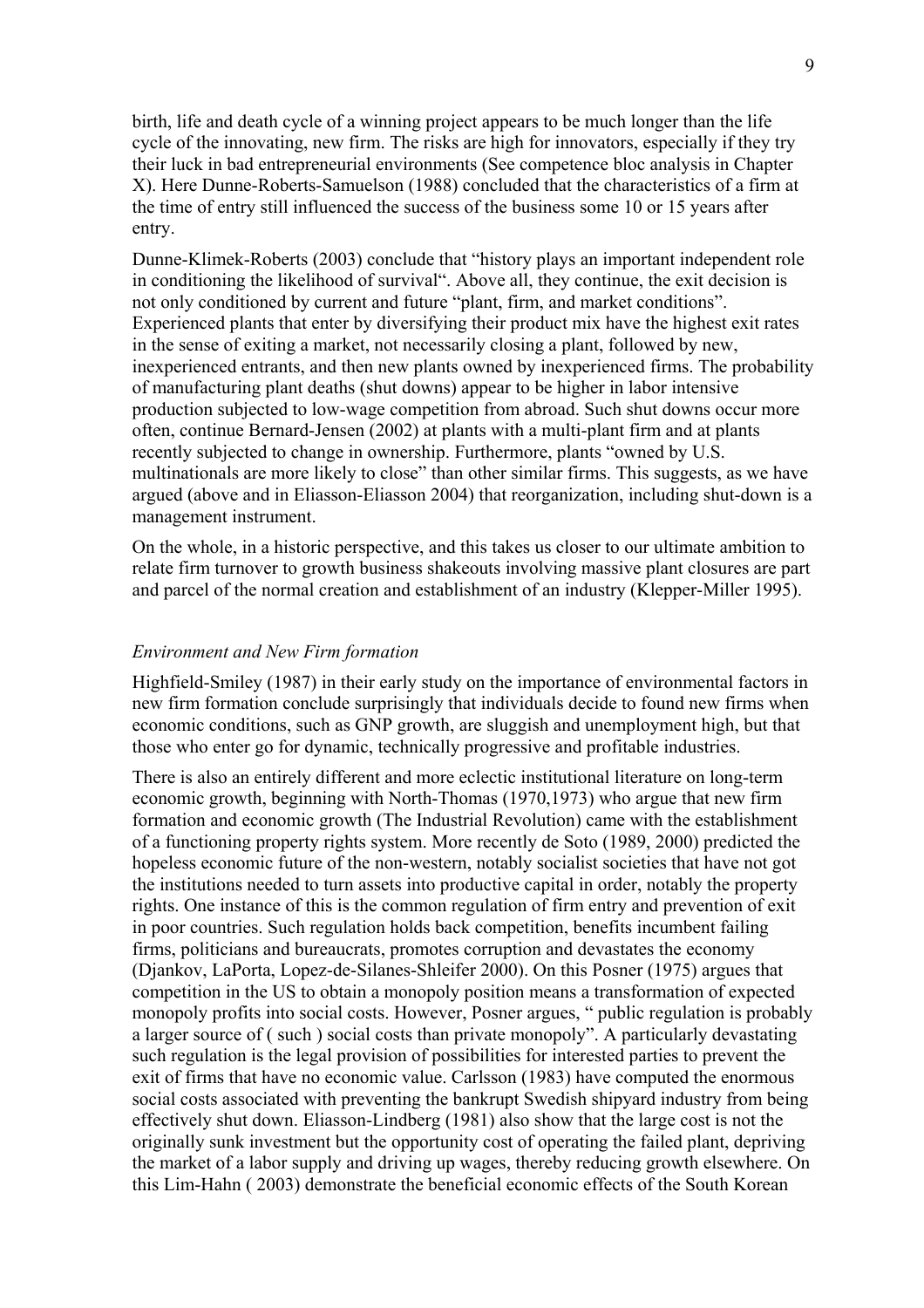bankruptcy reform 1998 that removed the possibilities for interested parties , including labor unions and owners to prevent the closing of large failed firms.

To conclude, the stylized facts are that rates of entry and exit develop parallel but vary between economies (Geroski 1995, Siegfried – Evans, 1994, Caves 1998). Furthermore, there is econometric evidence of rates of entry being dependent on rates of return in the firm and/or in the market entered but the evidence varies between studies. The reason for the absence of such relationships in some studies might be that entrants are generally overoptimistic and believe their technology to be superior to that of their incumbent competitors in the market and be independent of the situation at large in the market. In reality then, entry depends on expected profitability on the part of the entrant, which is difficult to measure. Highfield-Smiley (1987), however, believe that the lack of empirical support of this relationship in other studies ( for instance in the much quoted early Orr 1974) depends on a " lack of sophistication in modeling entrepreneurs´ expectations about future profit rates". It is also hard to believe that there should be no relationship between the aggregate profitability situation in a market and the rate of entry in the same market. Most probably this is where one should begin to look for the absence of an econometric relationship. Stylized facts, in fact, are that entry increases and exit decreases with profitability and growth in the local markets (Siegfried – Evans  $1994$ )<sup>10</sup>.

Another stylized fact is that the average performance of entrants is lower than that of incumbents but that the variation in performance in the entry sample is very much larger (Granstrand 1986). This would suggest that new establishment has a higher exit rate than older ones. This property, in a stylized way, is also part of the Jovanovic's (1982) model and supported by Audretsch – Mahmood 1994, 1995 and Caves' (1998) survey of empirical literature. For some, trained in standard micro production analysis this may seem counter intuitive, since for them old and obsolete plants should exit first. On this Honjo (2000) finds that new firms have greater difficulties surviving than old firms, notably in markets with a high entry rate and (therefore) intense competition. Age, however, also has a (linear) positive effect on business failure, but the square of age a negative effect. This non-linear effect means first positive and then (with age) negative effects of age on the failure rate. Audretsch (1995) observes that survival rates (over a decade) are lower in highly innovative than non-innovative markets, but entrants that have survived exhibit higher growth rates than other firms. This is also the result of Johansson (2001). Also Baldwin (1995) finds that firms that survive exhibit fast growth rates. Nevertheless, small firm entrants seem to be held back in concentrated markets, are competence intensive and "highly innovative". The opposite appears to be the case for large-firm births, but together new firm entry should be an important competitive force in the industry (Acs – Audretsch 1989). The higher exit rate of new firms than of incumbents has been demonstrated to be a property of the MOSES model and for exactly the reasons given above (Eliasson – Taymaz 2000).

 $\overline{a}$ 

<span id="page-10-0"></span> $10$  On this Ueda (2000) observes that output is positively correlated with profits in aggregate data, but not in sector data. This incompatibility with the neoclassical competitive equilibrium model Ueda explains by assuming that the " sector's incumbents have market power" and therefore lower profitability in growing markets to deter entry and protect their rents.

On this already Geroski (1995) concluded among his stylized facts " that entry is generally a poor substitute for active rivalry amongst incumbent firms in a market". This may have been statistically so, but this does not mean that it is true. In some very early simulation runs on the MOSES model (Eliasson 1978a, pp.52ff) which on the basis of the Modigliani (1958) tradition were considered not interesting in a Swedish academic seminar at the time, we found that with a higher elasticity of entry with respect to local market profitability, and hence stronger entry (and hence also of exit) the market price level was competed down and industry growth expanded.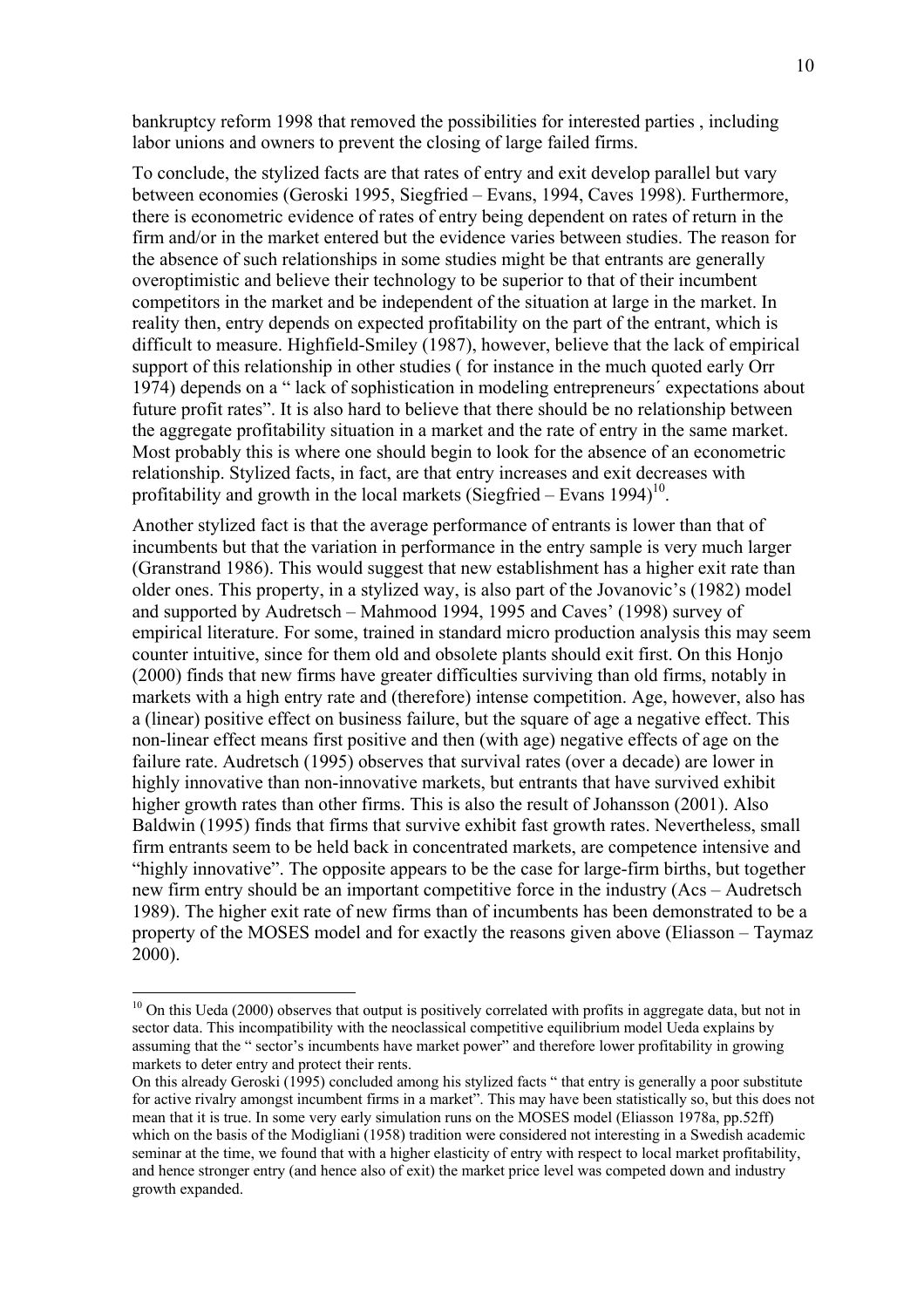Generally speaking the direct effects of entry on aggregate output appear not to be large, and slow in coming (for a survey see Eliasson 1991b). The important long- term effects of new entry are indirect and systemic and are even slower in coming. To quantify them you need a full scale dynamic, micro based model of the entire economy (Eliasson – Taymaz 2000).

#### **3. Theoretical Prehistory**

The stylized facts have to be brought together in a consistent manner to help understanding the role of firm turnover in economic growth. You need a theory. But that theory has to give firm dynamics in markets an explicit role to play in the growth process. Let us see what we have.

#### *Early Awareness in Theory*

For a long time empirical researchers had felt content with ad hoc approaches and theorists had been reluctant to disturb the fix-point equilibrium properties of the mainstream model with the technical problems of taking on firm dynamics. Eventually, however, as empirical research grew more and more theoretically sophisticated and the documentation of empirical facts began to shake the very foundations of the mainstream model a neoclassical awakening has occurred and several recent studies within the so-called new growth theory movement, have addressed the phenomenon. They have even begun to use terms such as "Schumpeterian models", "selection" and "creative destruction". In these models, however, industries operate on their (well known) production possibilities frontiers the concept of a firm has no meaning and "price taking" is imposed by assumption. Furthermore, very special assumptions are needed (see e.g. Dasgupta – Stiglitz 1981, Jovanovic 1982, Aghion - Howitt 1992, etc.) to keep the economy in a standard Walrasian equilibrium. This means that these models only allow for the existence of entrepreneurs in such a restricted sense that it is wrong to refer to Joseph Schumpeter for intellectual support, especially to Joseph Schumpeter (1911). A theoretical point pursued in this paper is that firm dynamics and autonomous Schumpeterian (1911) entrepreneurs are not compatible with the standard notion of an exogenous equilibrium. An economic system is, of course, characterized by some kind of equilibrium properties but not a point or an exponential trajectory. Equilibrium should rather be characterized as a fairly wide region of (non-stochastic) variation and hence becomes more of a stability than an equilibrium concept (Eliasson 1983, 1984). The restrictions on autonomous entrepreneurial behavior imposed by the Walrasian equilibrium is then removed as they are in the Micro-to-Macro simulation model of an Experimentally Organized Economy we will be using. That model, furthermore, is theoretically compatible with the empirical models tested and reported on above and, hence, can be naturally related to the simulation analysis to come. The results can, furthermore, be compared with the simulated results from the model.

But there is an early history of daring pioneers. Winter (1964) opened up with his thesis of Darwinian competition and selection and the theory of the firm. Already Jenner (1966) attempted both to expand the notion of entry and to introduce entry in the pure competition neoclassical model. Following Marshall (1919) he observed that a condition for competitive equilibrium in the neoclassical model is that no firm dominates the conditions under which a new product emerges. Hence Jenner makes *product differentiation* a necessary condition for product competition and concludes that monopolies may be created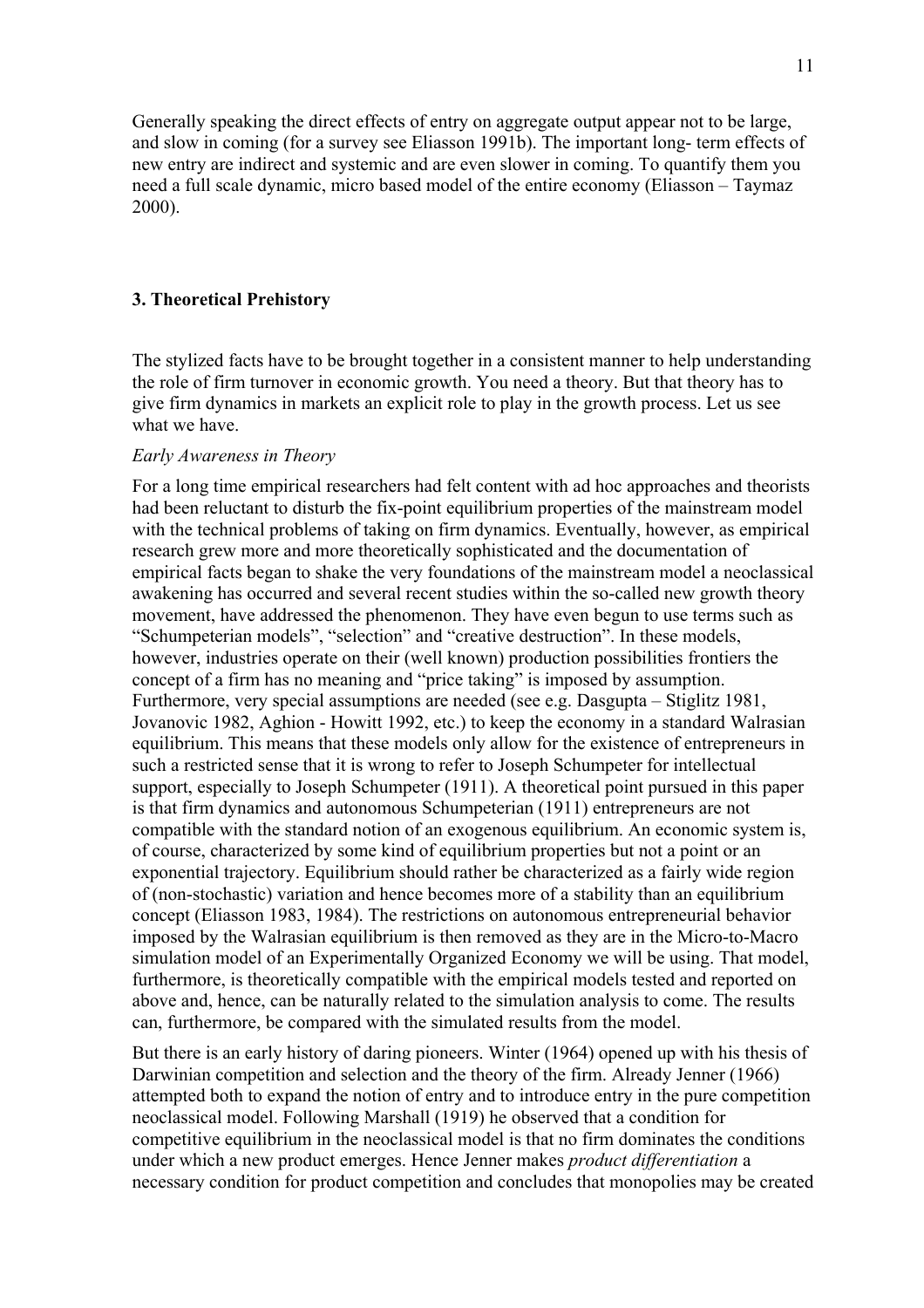internally (on the basis of product developments) in the competitive model, that they are not inconsistent with pure competition, since they are constantly controlled by competitive forces, and that they are in fact part of the competitive process. Jenner (1966) is Schumpeterian in spirit, but traditional and cautious in application. Stay within the mainstream model if you want to be published. Jenner's spirit, however, was not compatible with the neoclassical model. Jenner (1966) furthermore was a precursor of the *contestable market* story of Baumol (1982) who faced the same problem and solved it by being as conservative. But Jenner's (1966) analysis was more broadly conceived. He addressed *actual* competition through entry, not only potential competition and he brought the notion of competitive entry to within the firm. Part of Jenner's analysis, therefore, emerges in the " product selection, fixed cost" analysis of Spence (1976). By arguing that entry and market behavior are first and foremost a matter of product introduction, and only secondly a matter of new plant and firm establishment both Jenner (1966) and Spence (1976) argue that *there is far more growth generating entry than revealed by new plant and firm entry* (see further Eliasson 1991b). But both Jenner (1966) and Winter (1964) were too early for a conservative profession and they have largely disappeared from the reference lists of " modern" economists addressing the same problems in similar ways. In fact, as we will see, both Jenner (1966) and Winter (1964) may still be ahead of the "moderns" in relevance.

Literature offers three well known exogenous equilibrium approaches to the firm turnover / growth theme. We have (1) the Baumol (1982) *contestable market* story, the (2) neo Schumpeterian/neoclassical *new growth model* of Romer (1986) and Aghion-Howitt (1992) and (3) the *Jovanovic*-Pakes approaches. They are all neoclassical conservatives in tailoring their assumptions in order not to get out of exogenous equilibrium.

#### *Contestable markets*

 $\overline{a}$ 

The problem with entry and exit in exogenous equilibrium analysis is that there are transactions costs associated with the process and that the optimal production structure becomes dependent on these transactions costs. The standard solution is to assume transactions costs to be zero. Baumol-Panzar-Willig (1982) did that by assuming entry to be virtual, i.e. it never occurred. But since it could occur producers never extracted the monopoly rents possible in the absence of competitive entry. This assumption was of course, widely criticized as unrealistic, e.g. by Shepherd (1984). How can competitive entry that cannot occur ex post be credible.

Dasgupta-Stiglitz (1981) tried a more clever trick by assuming zero transactions costs and that an exogenous inflow of best practice technology exactly replaces the relative cost structure of exiting low performance technologies. Under the assumed iso-elastic demand curve an exogenous long-run growth path driven by the difference in performance between entering and exiting technologies and independent of the "organization " of production can be shown to exist. Here we can take note of the fact that du Rietz and Englund (1980) attempted to solve the same equilibrium problem using very similar assumptions<sup>11</sup>.

<span id="page-12-0"></span> $11$  In practice identical assumptions. Instead of making assumptions about the relative cost structure of entering and exiting firms Englund (1980) made the assumptions necessary to preserve price-taking behavior before and after entry on the same price vector. This meant that he had to derive the entry intensity compatible with that exogenous price vector to obtain the optimum equilibrium growth trajectory of the industry. Such assumptions may look more unrealistic than those of Dasgupta-Stiglitz, but mathematically they are identical. In fact, the Englund (1980) approach is also mathematically close to that of Jovanovic (1982).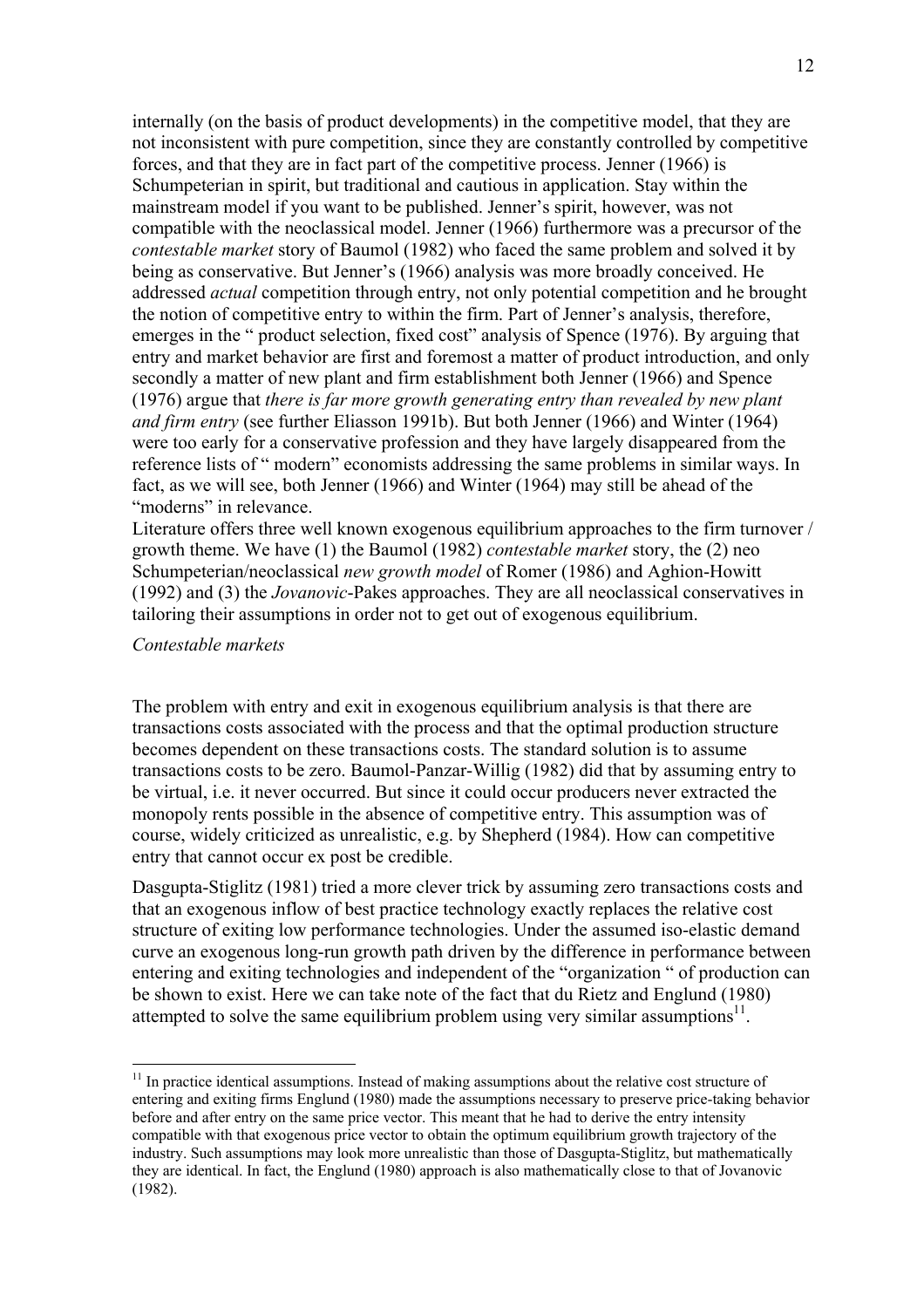Jovanovic-Lach (1989) use a more sophisticated solution to stay within exogenous equilibrium mathematics (See Eliasson 1991b). Their trick is to make the Arrow (1962) assumption of perfect foresight. Learning by doing then creates predictable differentiable qualities of agents. J-L observe that probit-type or epidemic models exhibit S-type diffusion paths of innovation if heterogeneity among adopters is assumed and continue to show that agents can acquire the needed heterogeneity through learning by doing. The cost advantages achieved are then appropriated by later entrants that drive down costs and prices and eventually also the temporary monopoly profits earned by the early entrants, who eventually exit. Hence, exogenous learning-by-doing cost reductions drive the model, which stabilizes, on an equilibrium entry path where entry is proportional to the current flow of profits. Investment in new technology is in turn proportional to the volume of innovative entry. J-L can then show that there is a trade-off between the higher margins for early entrants and the lower margins (lower unit costs) of later entrants. Since perfect foresight has been assumed an exogenous equilibrium growth path can be shown to exist. By assuming learning-by-doing to occur in the form of cost saving entry improvements J-L find that the monopolists – through innovating or entering early and appropriating cost savings - do better for social welfare if demand is sufficiently elastic than perfect competition does. They associate this result with Schumpeter, who, however, would not have recognized their model as related to his. Of course, also J-L (1989) assume zero transactions costs.

#### *New growth modeling*

While the theoretical role of entry in the static neoclassical model and the determinants of entry have been addressed, very little attention, perhaps none, has been paid to the role of entry and exit, or rather firm turnover in industrial dynamics and growth. The likely reason is the difficulties of accommodating firm turnover in the exogenous equilibrium neoclassical model. This is surprising since this model is by its very design not suitable for, and in fact misleading when used for analyzing the role of firm dynamics in macroeconomic change. So why should you use it? Hence, Eliasson (1991b) concludes, dynamic simulation modeling is the only reliable approach. Not everybody agrees with this, however. Aghion-Howitt (1992) use a so called new growth theory model to incorporate firm turnover in a macro economic growth model. Since they call it a model of " creative destruction" a critical comment is warranted. The Aghion-Howitt model in fact carries a pedagogical value. Once you have looked through the elegant presentation it can be set in glaring contrast to our final model analysis.

The A-H (1992) model draws directly on the Romer (1986,1990) so called new growth model literature. Investment in R&D is assumed to yield a random sequence of innovations (technologically defined) that creates a (temporary) monopoly sequence of rents that last until a new random sequence flow of innovations kills off the rents. The innovations, however, shift productivity upwards for ever, and there are no investment mistakes as far as can be understood from the paper. All markets are (assumed to be) perfectly competitive, except that for intermediate goods, or (in this case) innovations. Hence, the notion of a firm becomes irrelevant, even though the authors keep using the term. Also, there is the implicit assumption (not spelled out) that there are no transactions costs associated with the R&D, innovation supply and introduction process. Hence, perfect foresight rules, and a rational expectations type stationary exogenous equilibrium can be shown to exist. A small technical problem however, exists about how to deal with the not perfectly competitive intermediate market for innovations. To demonstrate the existence of an exogenous equilibrium A-H assume that wages for workers in that market are equal to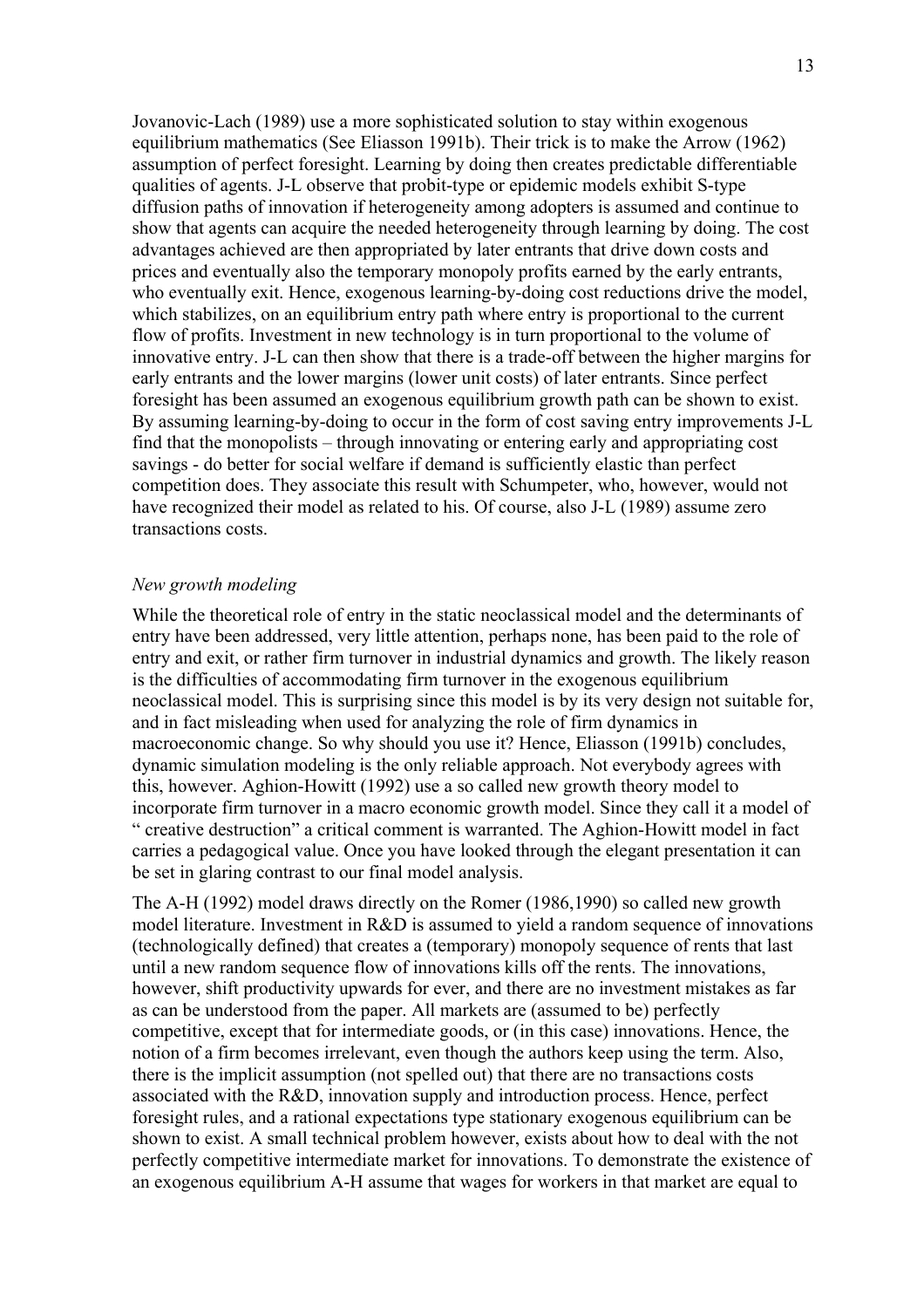monopoly profits for innovations. Hence, total value created is always completely exhausted by payments to the factors of production. Creative destruction in the A-H model now becomes synonymous to the creation of new rents and the destruction of old innovation rents. All real activities are assumed to be independent of this stochastic rent creation and destruction, except, that the flow of innovations permanently upgrades productivity.<sup>12</sup> A.H (1992, 336) then show that the stochastic process driving output is nonstationary.<sup>13</sup> In principle the assumptions made are the same as those in Dasgupta-Stiglitz (1981). The A-H claim (on page 323) that this is endogenous growth generated by innovations that improve the *quality* of products is, however, a bit misleading. As in the MOSES model we will use this refer to they mean the quality of the one intermediate product. That intermediate product in turn affects the productivity of producing the perfectly homogenous final products of their model.

#### *The Jovanovic Approach*

 $\overline{a}$ 

Jovanovic (1982) offers a selection model of industry evolution based on Bayesian learning and (assumed) perfect foresight to explain observed "deviations from the proportional growth law", i.e. that firm growth is independent of size, or a drawing from a lottery, first formulated by Gibrat (1930,1931) and empirically tested again by Simon-Bonini (1958) and others. The policy implications of that law are far reaching. If true we don't have to worry, as Schumpeter (1942) did, about inevitable firm concentration. Jovanovic (1982) offers a theory of " noisy" selection to explain these deviations. To set the scene J. assumes an infinite number of firms (of " zero measure"). Hence, no single firm can influence the exogenous output price and price taking behavior has been assumed. Firms are also assumed to know the entire " equilibrium price sequence". Each firm has a true performance parameter that it does not know, except that it is a drawing from a normal distribution the parameters, which it knows. The firm passively learns about its performance parameter with the passage of time. It maximizes its expected present value, given what it knows and J. goes on to demonstrate that a unique industry output equilibrium exist for the exogenous price sequence where the discounted sum of consumer and producer surpluses is maximized. Then the net present value of entry is zero or negative and doesn't occur. The optimum situation is identical to that of the Walrasian model. One can talk about an auctioneer or central planner who " has exactly the same information as is collectively available to firms" (op. cit. p.658). This central planner assigns the entry and exit and the output of each firm. There are no transactions costs and no business mistakes. The proof is complicated but in the end J. demonstrates that the infinitely small firms have higher and more variable growth rates than the infinitely small large firms, but that this property diminishes with size. There is, however, a selection bias to account for in the sense that small firms have a higher probability of failing (exiting) and that those exiting firms, because of their bad performance parameters, would have been slow growing if they had not exited.

Mathematically the J-model can be seen as a filter fed with firms with a heterogeneous, to them unknown, performance potential by prior specification that gradually weeds out low

<span id="page-14-0"></span> $12$  There is assumed to be no matching negative real effect of the rent destruction process.

<span id="page-14-1"></span><sup>&</sup>lt;sup>13</sup> Mathematically this occurs for the following reason. Log income is enhanced through equally large innovations steps that, however, occur at different times determined by a Poisson process, see 2.1 and 2.3 on page 321.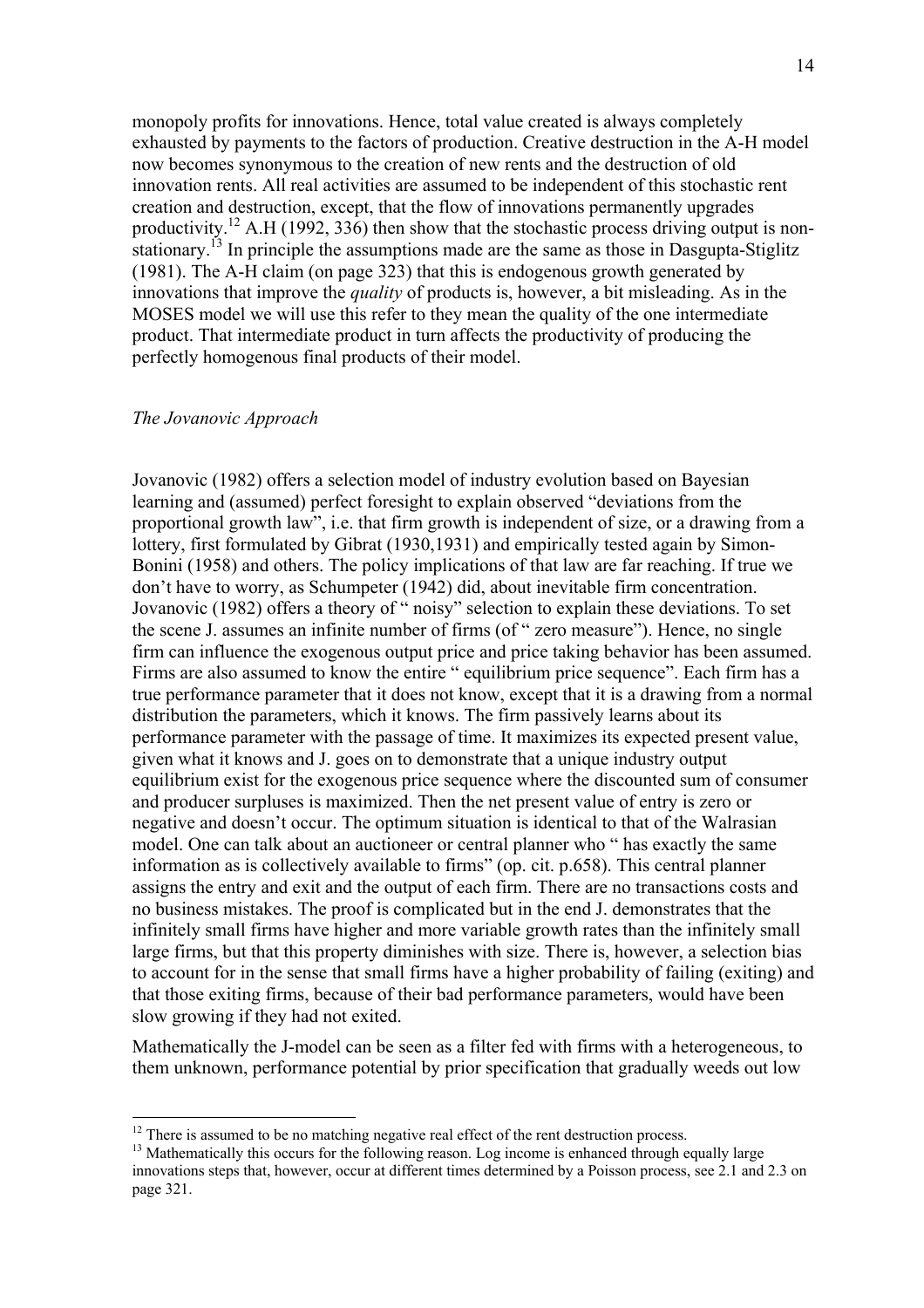performers and entering (by the same prior specification) low performers. This " noisy" selection process, J. claims, generates output that accords with observed data.

One could also conclude that firms in the J. model should be able to insure themselves from bad performance parameters on the fact that they know the normal distribution of the parameters, a conclusion Knight (1921) would not have been happy to see.

Pakes-Ericson (1998) come up with a variation of the Jovanovic (1982) model, or rather two " alternative models of firm dynamics", one being based on the passive Bayesian learning device of Jovanovic (1982) the other on their own active R&D investment learning that upgrades the exploration of a given bounded, ordered and countable state space. Constant (exogenous) input prices are assumed and firms act " so as to maximize the expected discounted value of future net cash flows conditional on current information" (op. cit. p.9). Since the profit flows are stochastic ex-ante (expected) profits and ex-post profits are identical in expectation.

Firms, following Jovanovic (1982) are endowed at birth with a set of time-invariant and to them unknown parameters that determine the distribution of their profit streams. The firm, however, is assumed to know the distribution from which the value of its profit determining characteristic is drawn that determines its ex post profit outcome

Under " active learning" P-E firms can, in addition, invest in R&D and improve the value of the parameters which determines the distribution of its (ex post) profits. The effect of such investment on this parameter is stochastic, and (hence, our comment) does not conflict with the exogenous equilibrium of the model.

The two models are built on the four primitives (assumptions); (1) a prior distribution of profits generating characteristics, call it initial conditions, (2) a sequence of random variables, (3) a family of distributions of these sequences, one for each characteristics and (4) a pay-off function. The pay-off function is very general (P-E 1995, p. 57) assuming only that "profits" depend positively on the relative performance ("productivity") positions of the firm and negatively on the structure of the market (read: the number of competing firms).<sup>14</sup> Entry conditions in (P-E 1995, p. 57) are determined by the structure of the market, the initial investment requirements and a stochastic performance characteristic that is a drawing from a given (and known) distribution. Hence, entrants are given pay-off functions identical to the pay-off function of incumbent firms mentioned above. They differ, however, by their statistically determined performance. This is identical to the entry function in the MOSES model, except that new entrants in the P-E (1995) model first make the drawing from a known distribution and *then know their performance* for sure barring a stochastic error. MOSES firms have a prior perception of their performance, but the outcome depends on how they behave, given their characteristics (see Hanson 1989).

Firms in the P-E 1995 model do not exit when they run out of net worth, or encounter an unacceptable profit situation as in the micro to macro model that we use in the next section, but stochastically according to an empirical hazard function that depends on firm performance characteristics.

An important analytic result can be drawn from this presentation. Firm behavior is not experimental in the sense (of Eliasson 1992 and the Micro- to- Macro model of the next section and) that they enact strategic business experiments to be tested in the market. Firms cannot fail because of strategic business mistakes, only randomly.

 $\overline{a}$ 

<span id="page-15-0"></span><sup>&</sup>lt;sup>14</sup> Of the MOSES specification in Eliasson (1978), Hanson (1989, pp. 213-244) and Taymaz (1991a).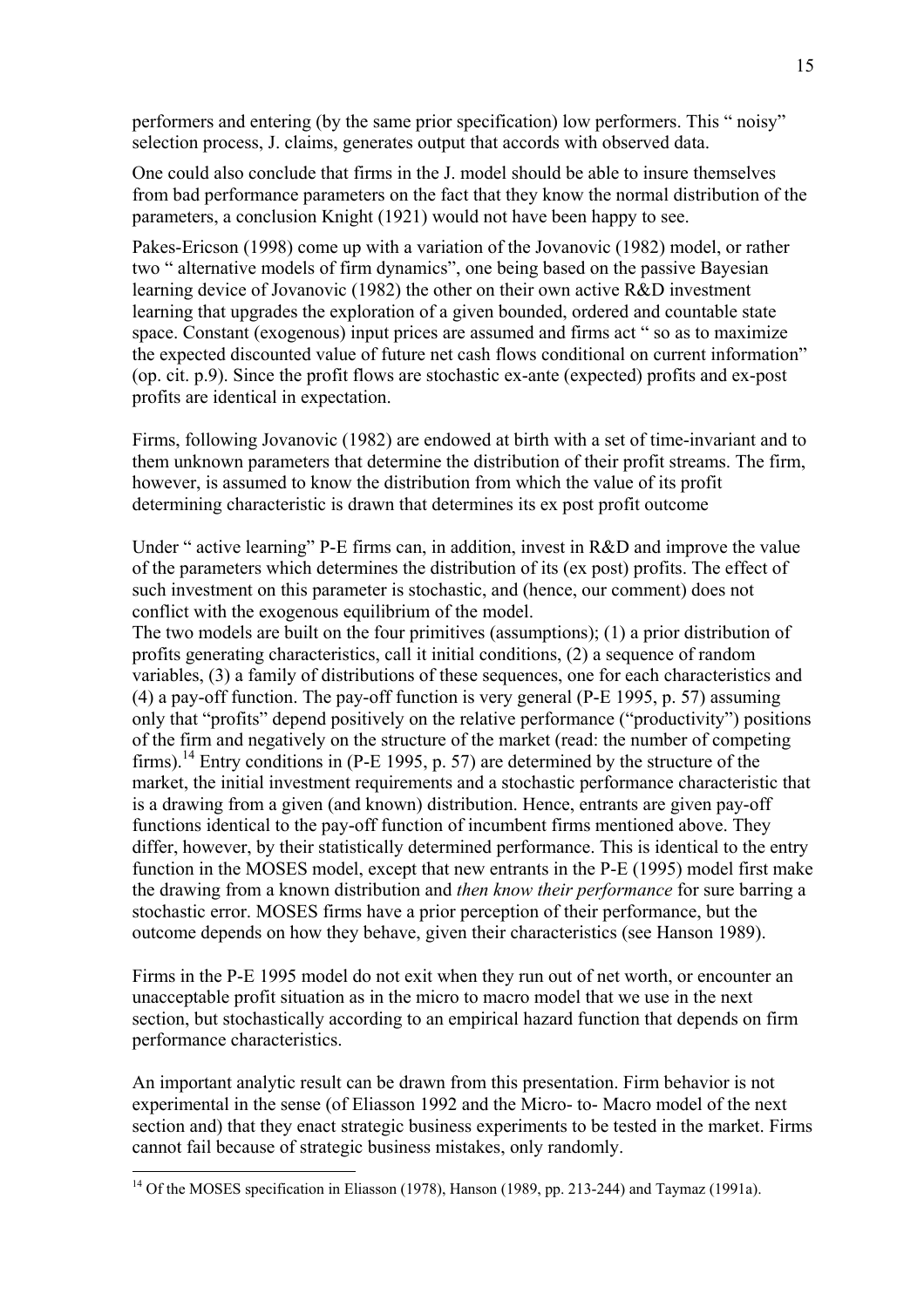Pakes-Ericson (1998, p.4) argue that their models " are " complete" in the sense that if we were willing to specify functional forms for their primitives they would imply dynamic equilibrium which could, at least in principle, be computed and numerically analyzed ". P-E (1998) don't do that, but they are probably right since the model implies (1) a bounded convex state space, (2) costless exploration and other transactions, (3) exogenously given prices and (4) a pay off function that short circuits all demand feed back. Simulating this model would probably make it converge on some kind of " equilibrium" in the form of distributions of firm characteristics or perhaps a collapse of all structures. This simulation would not be technically uncomplicated and the outcome hardly interesting. The problem with all these sophisticated modeling efforts, however, is that by demonstrating theoretically that two exogenous entry flows are associated with two different exogenous equilibrium growth paths, growth has not been explained, at least not by the stylized facts reported from empirical studies. That explanation requires that firm behavior in dynamic markets or aggregation over dynamic markets is made explicit, the price taking assumption is given up and any equilibrium concept used is made dependent on market transactions cost (Day-Eliasson 1986).

We agree with Jenner (1966) that the entry and exit process should be taken down to within the firm for a true representation of growth through the Schumpeterian creative destruction or Table 1. Hence, also mergers are part of the dynamics of resource reallocation (Eliasson–Eliasson 2002, Jovanovic-Rousseau 2002). This, however, makes both the distinction between the firm and the market, and the problem of determining the optimal allocation undetermined. We are confronted with a constantly ongoing experimental process.

Non-stochastic business mistakes are not allowed in any of the above neoclassical models because part of the market transactions costs influences any equilibrium growth trajectory (Eliasson-Eliasson 2002). Also, even though the P-E models generate distributions of firms that can be tested against data, this dynamics" is not brought together in the form of industry or GNP growth trajectories. To capture this a different theory and a new concept of creative destruction is needed. Let us, therefore, give up the limiting assumptions of mainstream economics and turn to an entirely different model.

## **4. The Entry and Exit processes**

Firm turnover involves innovative entry, learning and imitation, enforced reorganization and competitive exit, together making up the Schumpeterian creative destruction process of Table 1. This process, which is explicit in the micro macro simulation model MOSES may or may not generate macroeconomic growth, depending on economic circumstances endogenous in the model.

(Table 1 in about here)

*Economic Growth through Competitive Selection*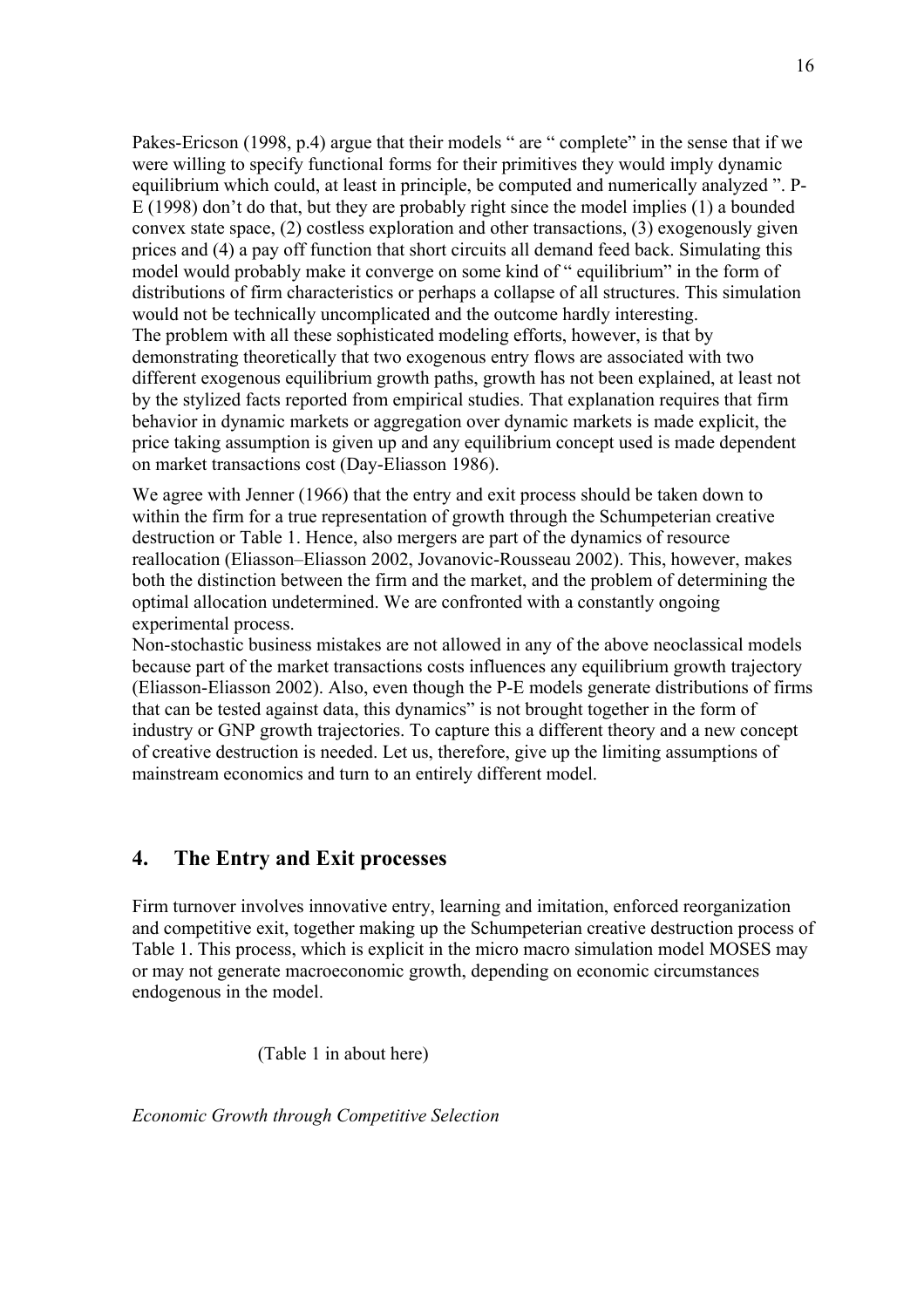One could say that the four mechanisms of Schumpeterian Creative Destruction in Table 1 updates a set of performance characteristics represented each period through the rankings of as many Salter curves (see Figure 2). Under positive circumstances (incentives, competition, competence) the Salter curves are shifted outwards. Economic growth occurs. This positive outcome is, however, not guaranteed. Circumstances might be negative and destruction dominate. Stagnation might follow instead.

Incentives and competition based on the institutions of the economy guide this selection process and decide whether investment and growth or concentration and eventual stagnation will occur. Firms are guided in their investment decisions by the expected return to capital over and above the market interest rate. The key problem of growth is (Eliasson 2001, 2003) that winners are identified and carried on to industrial scale production and distribution.

Short term production decisions are guided by a criterion called Maintain or Improve Profits (MIP). Firms constantly climb expected profit hills that change from period to period because of the ongoing climbing traffic and keep recalculating their expected profits as circumstances change and as they learn from experience (Eliasson 1976, p.236 f, 291f, 1977, 1991a). The more expectational mistakes the firms make the more cautious they become. Since the state space or the opportunities space of the MOSES model keeps expanding as it is being explored by firms (the *Särimner effect,* Eliasson 1987, p 29, and 1996, p.27f) *behavior can be characterized as profit hill climbing in a volcanically unstable landscape, in which eruptions are constantly being triggered by the ongoing climbing traffic.*

#### (Figure 1 in here)

#### *The concepts of entry and exit*

The concepts of entry and exit are well defined in the MOSES model as "whole" firms that enter or leave. Also factors of productions used in exiting firms (labor and machines) are recycled over the market to other firms. In reality, however, entry and exit take on more diverse forms. Jenner (1966), in fact, wanted to see the launching of a new product as a new entry, and firms may acquire parts of other firms, or spin off parts of itself as new entrants. Strategic acquisitions and divestures have become an increasingly important phenomenon in industrial dynamics (Eliasson-Eliasson 2004). Similarly, the shutting down of a factory as well as the termination of a product line in a big firm should count as exit. This is perfectly compatible with our theory as expressed in Table 1, but such a fine statistical resolution takes us beyond availability of data, even though some empirical studies look at corporate spin-offs (e.g. Du Rietz 1975).

The actual occurrence of the phenomenon becomes difficult to define on the exit side. A complete reorganization of a firm with many subsidiaries, including divestures and new acquisitions should count as a complex entry and exit process, and may to some extent appear in statistics as the disappearance of old, and the opening up of new firm identification numbers. Only part of this activity will, however, be captured statistically. The MOSES model, as it is currently constructed cannot deal with this.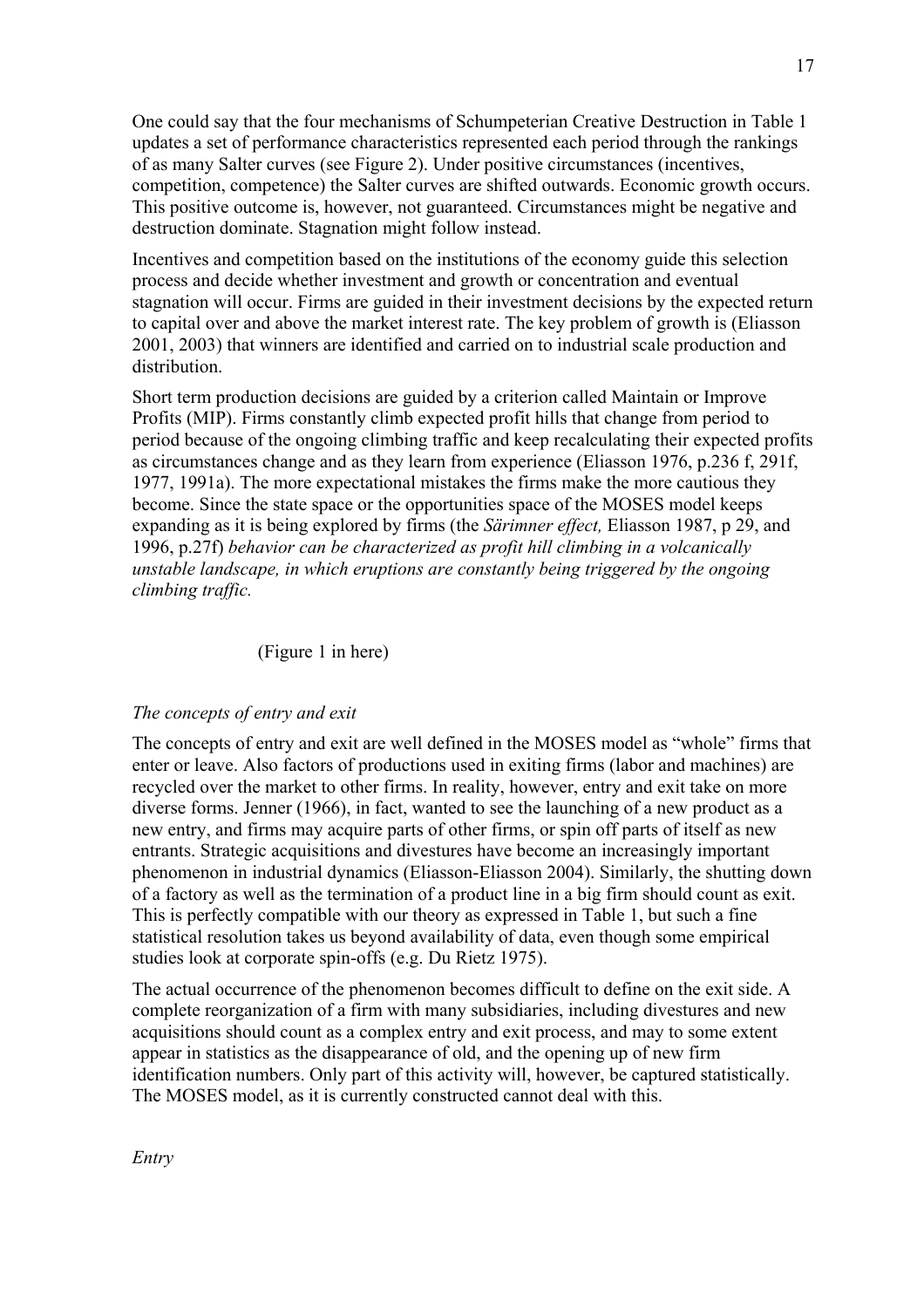In this analysis we use the following entry rate specification.

Entry =  $s(\alpha, \pi)$ 

where  $s(.)$  is a stochastic function,  $\alpha$  is the exogenous entry parameter, and  $\pi$  the average rate of return in the appropriate market.

We assume a uniform distribution of size around the average entry size that is assumed to be less than the average of incumbents. In our experiments the size of new entering firms can vary from five percent of the average size of incumbents (in terms of number of employees) to 25 percent. Hence, the average size of entrants is around 15 percent of the average size of incumbents.

Firm performance is measured by labor and capital productivity (called TEC and INVEFF respectively in the model) and by the rate of return. To specify the characteristics of new firms we use the observation (Granstrand 1986) that average labor productivity of a sample of new firms is lower than the same average of incumbent firms. Soon data will be available to tell how much lower and how the distribution of the sample of entrants differs from that of the population of incumbent firms.

In the first experiment below we have set the size of the average firm entrant (large entrants) at 15 percent of the average incumbent measured by labor employed. The new data becoming available suggests that this is somewhat large for Sweden with its very large firms. The average size of an entrant in engineering industry should rather be somewhere between 5 and 10 percent.

It is, however, not possible to induce the high rates of entry that we need to destabilize the price system endogenously through indirect incentives only. Hence, the very high rates of entry in some experiments have been exogenously imposed by changing the characteristics of the entering firms and modifying the stochastic algorithms that determine the rate of arrival of new entrants.

In the entry experiments, the value of the exogenous entry parameter,  $\alpha$ , has been increased gradually to test for the effects of the entry rate on long-run macroeconomic performance. The size of new firms in terms of the number of employees is drawn randomly from a uniform distribution. As mentioned, the boundaries of the distribution are set at the 5 percent (lower limit) and 25 percent (upper limit) of the average size of the incumbent firms.

The technological characteristics of the new firms are also determined randomly, using genetic algorithms (see further Ballot – Taymaz 1998). There are 100 technologies that firms can learn about, recombine and use. These technologies are indexed from 1 to 100 by ascending technological level. The probability that the  $i<sup>th</sup>$  firm will enter with technology  $i$ is defined as follows:

$$
p^{\mathrm{T}}_{ij} = f(|j\text{-}T_{ave}|, p_j)
$$

where  $T_{\text{ave}}$  is the average technological level for all firms in the market and  $p_i$  the proportion of incumbent firms using technology j. In other words, new firms tend to enter with technologies that are close to the market average and adopted by many firms. However, it is still probable that a new firm may enter with the best technology, i.e. technology 100. Therefore, entry encourages diversity that is likely to include better technologies. On the other hand, increasing returns to adoption generated by the imitation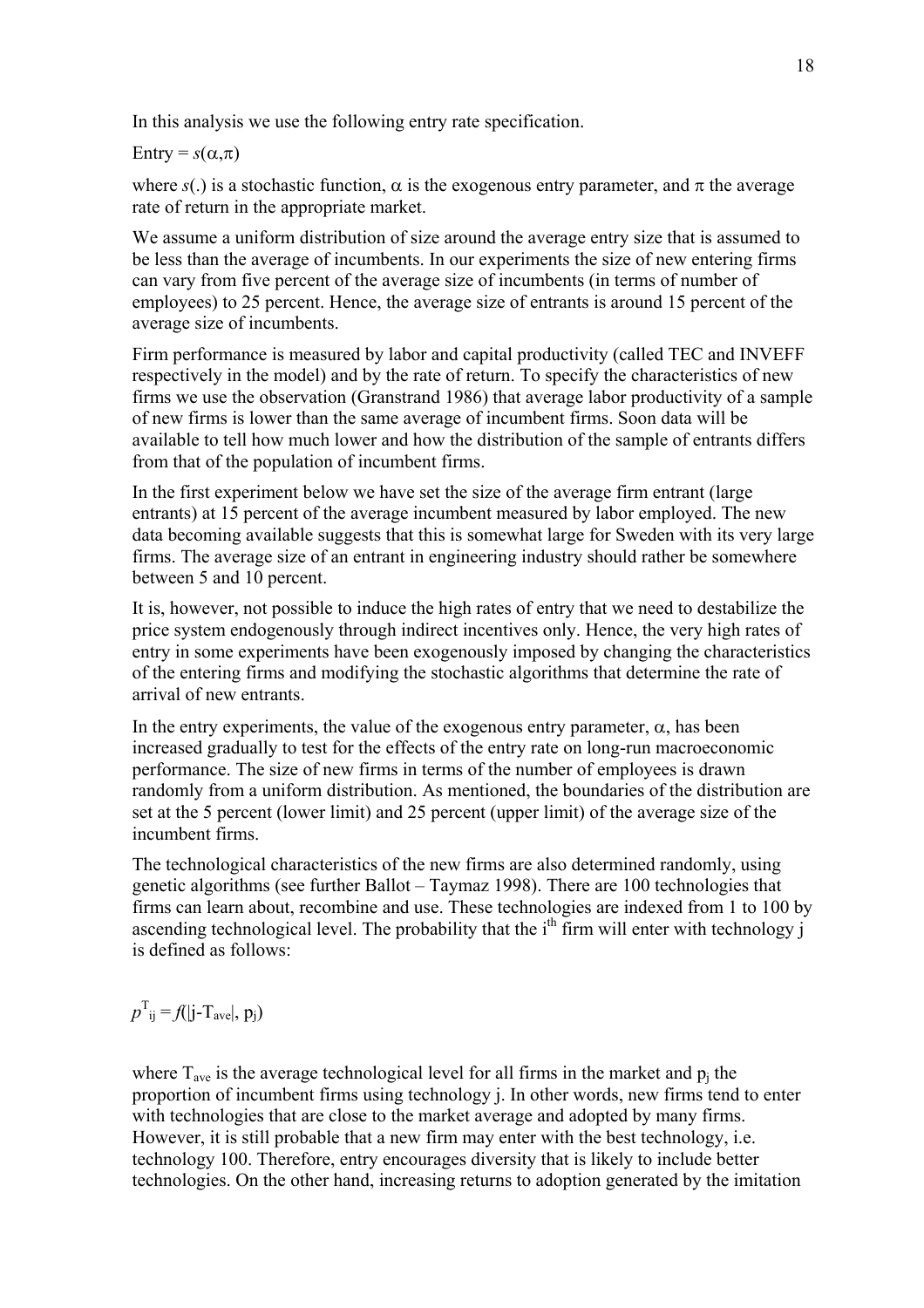process force firms to cluster around the same technology, and reduces diversity. The entry process, therefore, has a tendency to raise the rate of technological change by creating diversity, but it also causes reallocation of resources towards, in some cases, low tech new firms (see Ballot – Taymaz 1998).

### *The role of exits*

The *exit* process is more easy to specify. It is fully endogenized and occurs when firms have been experiencing a bad profit development for considerable time. The model allows for a continuum of exit behavior between fast exit when a firm has had a recorded profitability below targets for a number of years and, at the other end, and at the latest (slow exit) when net worth has vanished. This means that the exit rate might be negatively correlated with the general profitability in the market (which in fact has been econometrically established to be the case, Siegfried – Evans 1994) because firms operating in low-profit markets generally tend to show lower profitability. Exit, hence, can be slow or more or less fast. Exit can be forced by competition and competition is enhanced by the entry of superior firms.

The positive macroeconomic effects of a faster exit rate may demand a separate explanation. How come the disappearance of firms adds to output? This paradoxical effect is generated in a highly non-linear fashion over the longer run, but only under particular circumstances, i.e. it is positive if released resources are reallocated to growing firms, and the more so the more productive the receiving firm and the less productive the disappearing firms. We have an example of the macroeconomic output effects of dynamic resource allocation. This effect is difficult to demonstrate econometrically on the short time series data available. We have not seen any references to such a study. It has been demonstrated to be a property of the MOSES model by Eliasson – Taymaz (2000). The clear result of that study was that a *long term,* positive outcome of entry required a significant exit rate and a fast reallocation of labor over the market. Furthermore, as we will soon see, the experimental design that generated the negative long-run effects of fast entry was a slowing of the exit process.

Exit, hence, is an integral part of the firm entry and reorganization process that together define Schumpeterian creative destruction. Exit is necessary to release resources for noninflationary new firm formation and growth. Exit is a natural consequence of the business mistakes that occur constantly in the model of the experimentally organized economy. Stable macroeconomic growth, however, requires some balance between entry and exit frequencies.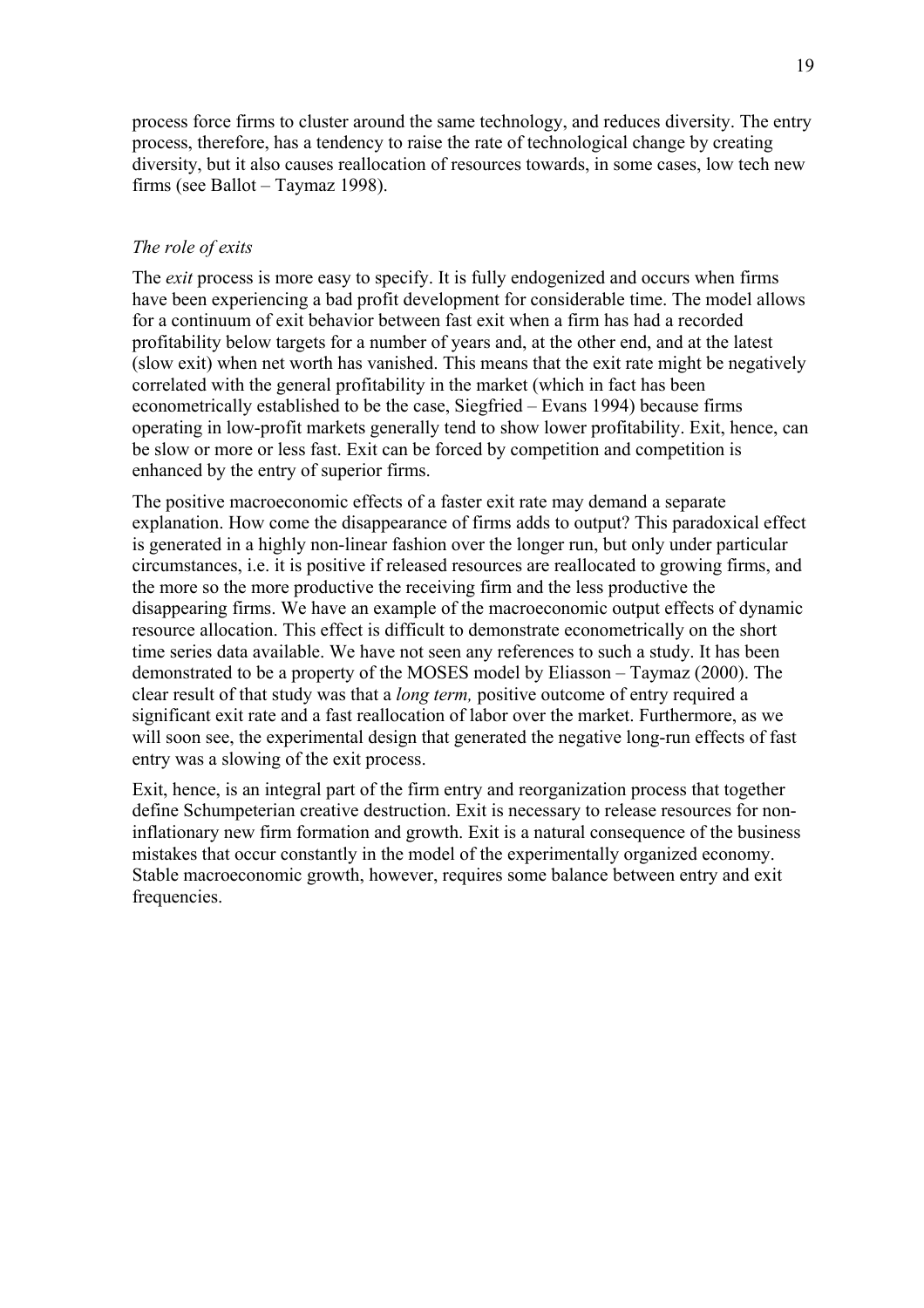## **4. Results from simulations**

Each experiment is rerun by gradually increasing the entry parameters. The curve shows the average value of GNP in the experiments, and the trend line shows the regression "curve" estimated by regressing the GNP level on a quadratic function of the entry parameter.

Figure 6A shows the entry rate. The entry rate is defined as the proportion of *net* entrants at the end of the simulation (year 75). As may be expected, the entry rate increases almost monotonically by the value of the entry parameter to reach some 80 percent. Figure 6B shows the effects of the entry parameter on the exit rate that is defined as the ratio between the number of exits and the number of firms at the beginning of the simulation (there are 225 firms at year 0). As expected, the entry rate also increases the exit rate because of the tough competition it imposes in the markets.<sup>[15](#page-20-0)</sup>

Experiments run (by quarter) for 75 years. Micro relationships are partly determined econometrically. The model is, furthermore, based on a separate firm survey carried out by the Federation of Swedish industries since 1975 (see Albrecht 1992). The remaining parameters in the model have been calibrated on historic data (see Albrecht et al. 1992, and Taymaz 1991b). The parameters in the entry function are moved such that the entry rate is steadily increased. The exit rate is completely endogenized, but faster and slower exit can be specified in terms of the criteria model firm management applies to close down a firm.

The endogenized balance between entry and exit is shown in Figures 6. To demonstrate the change over from the approximately linear to the non-linear macroeconomic response to firm turnover we present four sets of figures showing the GNP levels after 15, 35, 55 and 75 years respectively (Figures 2, 3, 4, 5A). For 75 years also manufacturing output is shown (Figure 5B).

Up to 15 years the levels of GNP increase proportionally with the rates of entry (and exit, Figure 2). Decreasing returns to further entry begin to show as a small down-bending of the trend curve after 35 years, which becomes pronounced after 55 years and very striking at 75 years both for GNP and manufacturing output. The downward bending at year 75 also comes at a lower turnover rate than at years 31 and 55.

(Figures 2, 3, 4, 5A, B and 6A, B in about here)

For our purposes it is sufficient to establish the existence of this non-linear negative effect under the dynamic assumptions of the simulation. The negative effects take a long time in coming but the final surge can become very strong.

It is not meaningful at this stage to draw any further quantitative conclusions: for practical reasons the number of firms populating the model is only a tiny fraction of the number of firms of the real Swedish economy. The scales of the entry, exit and entry parameters in Figures 6 do not say anything about the rate at which firms are turned over per period or year. We can observe that there is a parallel increase in the entry and exit rates, as expected. The long-term growth to the 75-year horizon peaks at an entry parameter between 100 and 150. At that turnover level some 60 percent of the end population of firms are new. Many new entrants, however, have exited during the 75-year period. The

<span id="page-20-0"></span> $\overline{a}$ <sup>15</sup> This effect has been a property of the model through all its versions. See Eliasson 1978, pp. 52 ff.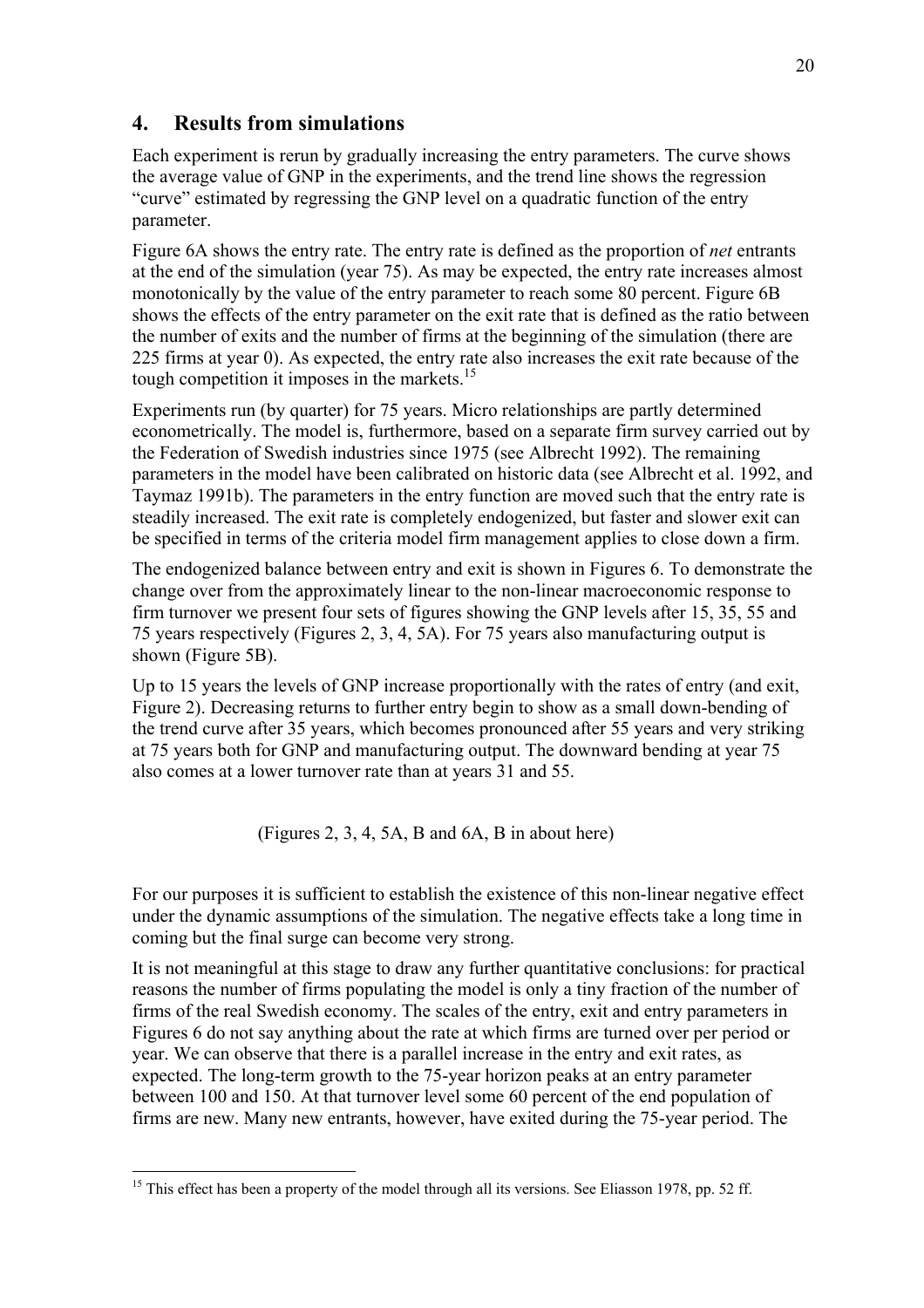exit rate in the C&C industry is, in fact, very high. Johansson (2001) finds that only 60 percent of the original number of firms remains after 5 years. <sup>16</sup>

On the exit side (Figure 6B) long-term (75 years) output peaks when exits number some 43-44 percent of the initial (year 0) population of 225 firms. While both the number of entrants and exits increases, the number of entrants is much larger than the number of exits. On the entry side, the "optimal" number in the model simulation amounts to some 1.1 percent of the stock of firms per year, which is slightly above the average of just below 1 percent in the 1970s and 1980s in Swedish manufacturing (Andersson et al. 1993, p. 95). We have no corresponding exit data and apparently the exit rate simulated is much lower (Figure 6C). We can only say that if the scale would be calibrated to the level of the real economy the proportion of firms replaced through Schumpeterian creative destruction each period would be very large as you go to the right in Figures 6. There is, however, the possibility, indicated earlier in the text, that the strong negative bend on the growth curve at high rates of entry after 50 years depends on a too low exit rate (unbalanced turnover) and would go away if we speed up the rate of exit by making management more profit conscious. This experiment has not been run but the hypothesis indicated will be tested later. Hence, the extreme bending down in Figures 5A, B may be extremely unlikely in reality because such high entry rates rarely occur for such long periods. But the effect is there to show. To capture it in a time series analysis on entry, exit and growth rates, generated by the model over a 75 year period, a very different model than the standard linear regression model would, however, be needed.

 $\overline{a}$ 

<span id="page-21-0"></span><sup>&</sup>lt;sup>16</sup> This is subject to a separate analysis in which the C&C industry is introduced as a separate industry/market in the MOSES model.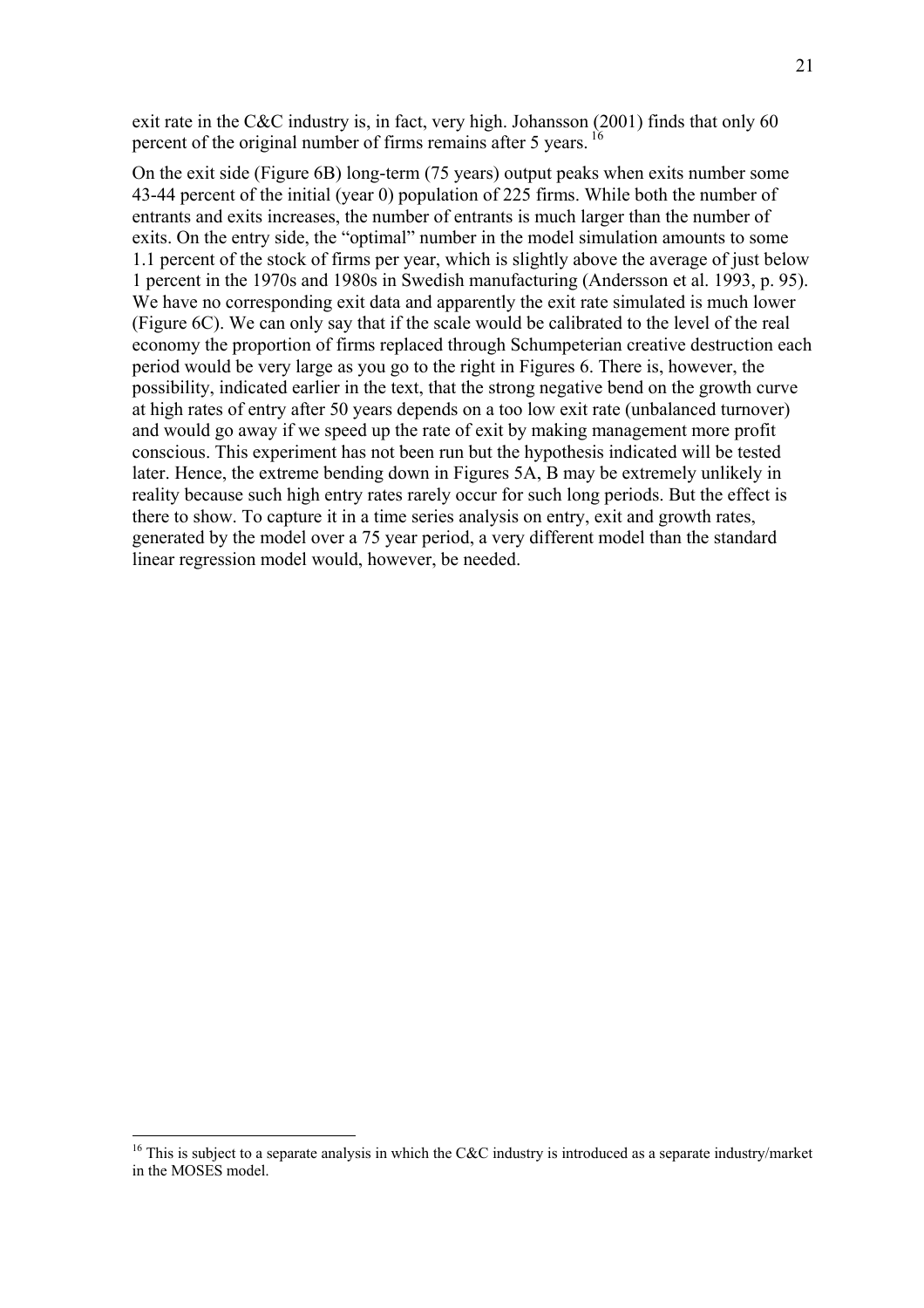## **5. Concluding policy discussion**

Literature increasingly reports on a strong econometric support for a positive linear relationship between entry and growth and also on a positive influence on production growth of a balanced entry and exit process. Firm turnover, however, involves structural change and above some limit the rate of structural change will begin to affect the reliability of price signaling in markets negatively. To test for a long-run, non-linear negative influence of a very fast and (perhaps) unbalanced firm turnover process very long time series data that are not available are needed. Simulation has been the only way of establishing the possible existence of this phenomenon. It may even be so that the firm turnover rate needed to generate disturbances in the price system has to be so extreme that it "cannot occur" endogenously in reality. If so, the negative relationship will never be observable. The micro-to-macro model of the Swedish economy is found to embody the expected non-linear characteristics and for the reasons hypothesized. The output growth curve began to bend down after about half a century at entry rates that were not far above recorded entry rates during the past 20 years.

Long-term sustained, fast and stable growth in macro economic output is a desired ambition of industrial policy. We can say that the simulation experiments reported on directly perform the transformation of Table 1 into industrial macro change, firms being guided in their production decisions by a profitability criterion called maintain or Improve Profits (MIP). Growth occurs if winning projects/firms are opting for investment and growth and losers are contracting or shutting down. This ideal emergence may not always be the outcome, however. Long – term investment decisions in MOSES firms are guided by the expected return to capital over the market interest rate. The MIP criterion accepts that firms are temporarily inferior performers by that rate of return criterion, but force them to constantly improve their performance. Hence, if firms cannot meet their own short-term profit standards they may decide to contract operations rather than invest and expand. In this particular set of experiments unreliable price signaling in markets may lead both to mistaken production and investment decisions and tilt an increasing number of firms onto a lower than possible growth path. Similarly, unbalanced growth, with too few exits may raise factor prices and tilt expansive firms onto lower growth paths.<sup>[17](#page-22-0)</sup>

We have demonstrated in this paper that faster for some time may mean significantly less later, at a stage when it may be impossible to correct the situation. Sustainability involves an "optimization" over a very long time span. An interesting question is if the policy maker should have a role in that optimization decision. The first problem to solve, then, is to figure out the reasons for the long-run negative effect of fast turnover on growth. Wouldn't the economy have developed endogenous market correction mechanisms that eliminate such long-run effects? *First* of all, the negative effects take a long time in coming. They cannot be discovered ahead of time by analytical methods<sup>18</sup> so there is no opportunity for policy makers to act ahead with precise targeting of counter measures. *Second*, even if they had known what was coming, policy makers would not know what to do (Eliasson – Taymaz 1992). *Third*, the low entry rates per year should be seen in relation to the total firm population. The model firm population features much less heterogeneity than the real

 $\overline{a}$ 

<span id="page-22-0"></span> $17$  These negative effects on growth came out clearly in early model experiments on the Swedish subsidy program. See Carlsson (1983).

<span id="page-22-1"></span><sup>&</sup>lt;sup>18</sup> This is a property of chaotic behavior.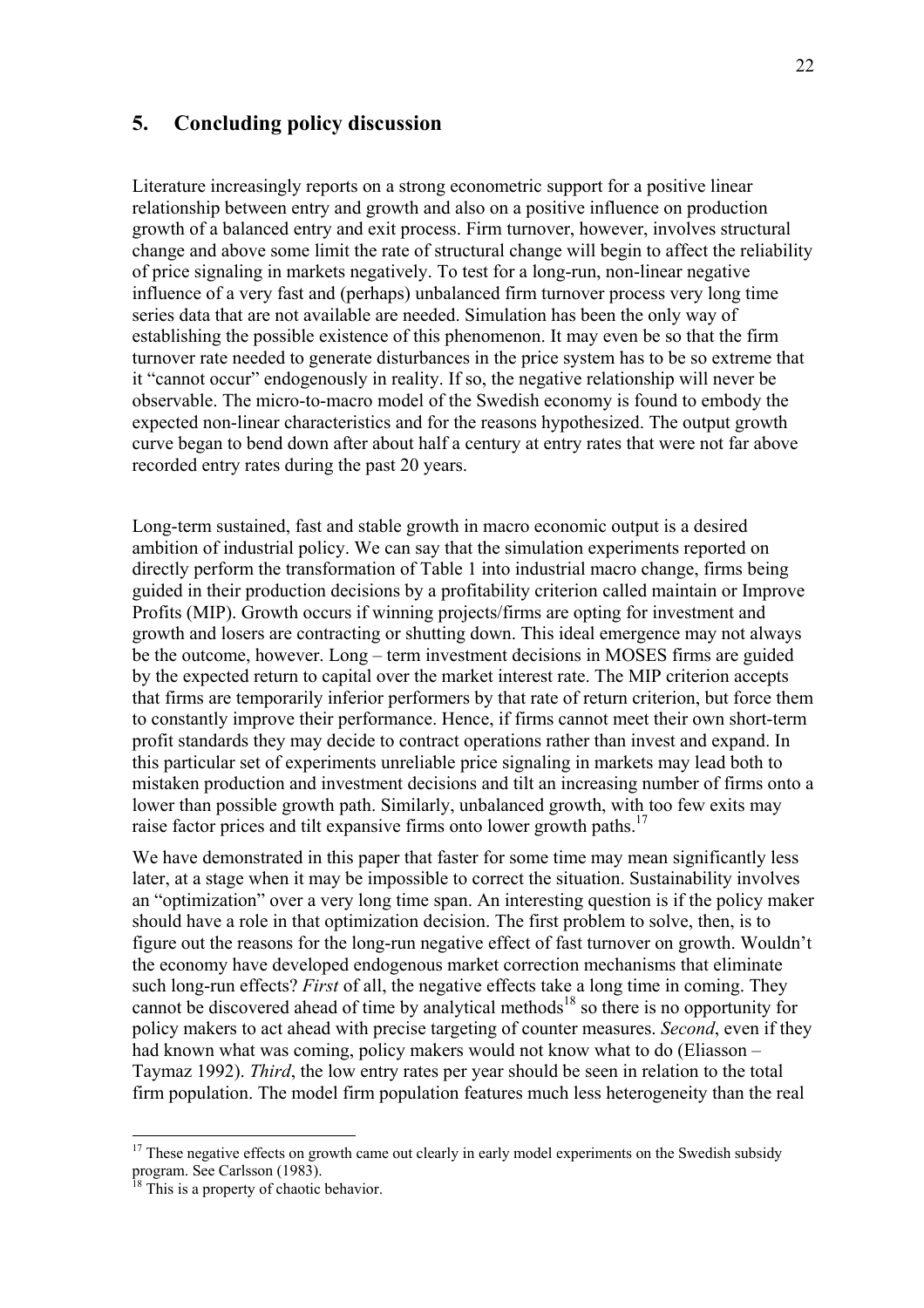firm population. Hence, it is not as robust and the downward bending of the curve should occur at a lower entry rate than in reality. Accounting for that one might perhaps say that the large entry rates to the right in Figure 6A, involving a very large increase in the firm population are not sustainable for an entire economy for such a long period, only locally and then the realistic range of entry over a long period would be just above or just below the optimum, but not so far off. Then negative effects may go undiscovered for decades. This interpretation is more in line with the Swedish experience with a steady lowering of new firm formation per year from a peak around 3 percent in the 1920s to a low around 0.5 percent in the 1990s (Andersson et al. 1993, p. 95). To present a negative employment effect from the increasingly obsolete industrial structure the exit process was slowed by subsidies, adding worse to bad, notably by subsidizing the worst performers that were also paying the highest wages (steel and shipyards; Carlsson 1983). The negative influences began to show and be understood only as late as the early 1990s. In fact, Andersson et al. (1993) presented the first real analysis of the Swedish economy in which this problem was seriously addressed.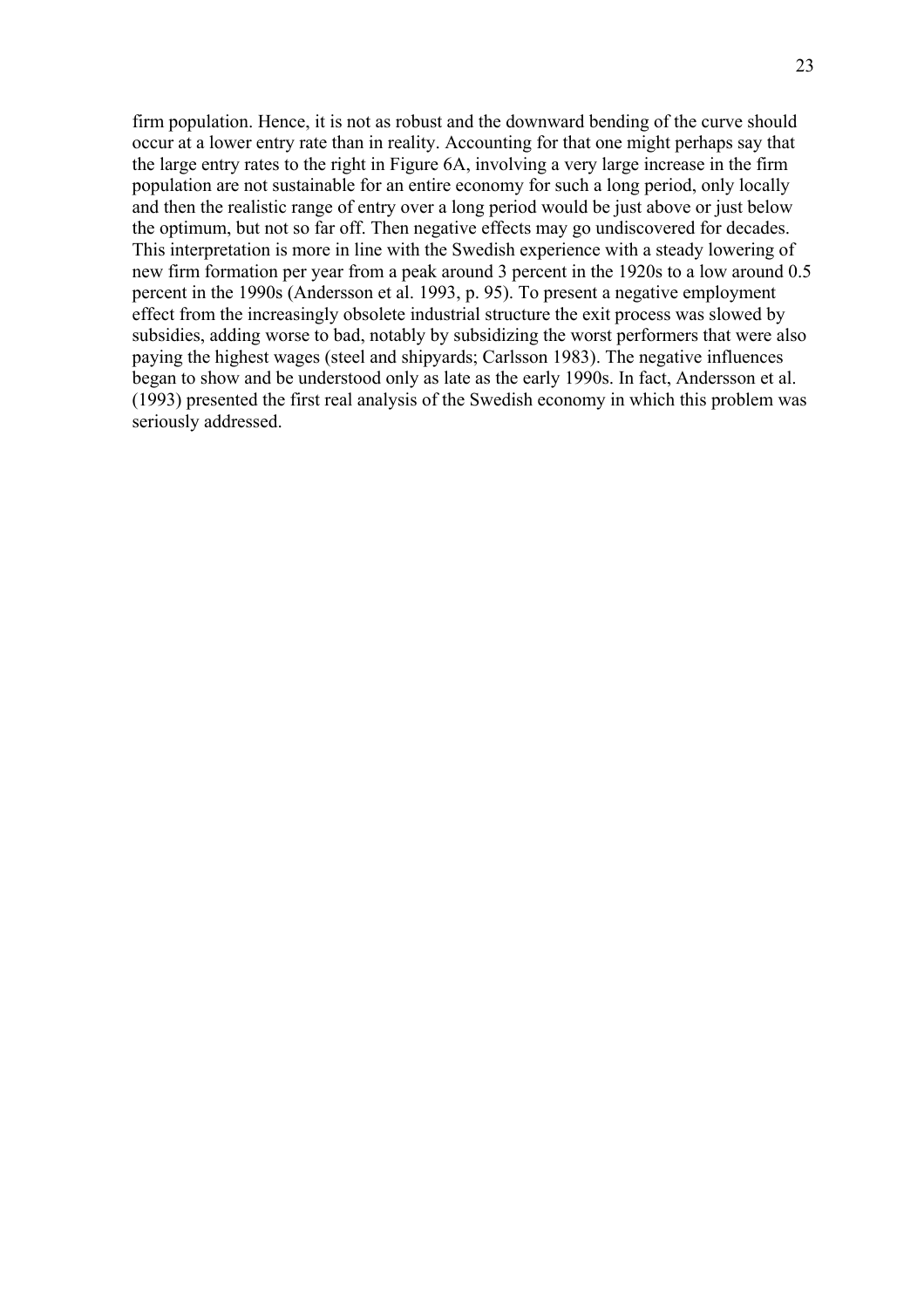## **Table 1. The four mechanisms of Schumpeterian creative destruction and economic growth**

- 1. Innovative entry enforces (through competition)
- 2. Reorganization
- 3. Rationalization

or

4. Exit (bankruptcy and/or shut down)

*Source:* "Företagens, institutionernas och marknadernas roll i Sverige", Appendix 6 in A. Lindbeck (ed.), *Nya villkor för ekonomi och politik* (SOU 1993:16) and G. Eliasson (1996a, p. 45).

Figure 1. Salter curves showing labor productivities in Swedish manufacturing 1991,1993 and 1997

*Note:* The black and white columns show the shifting of positions between the three years of two real firms in the MOSES Data Base.

The 1991 and 1993 curves have been used for calibrating the model. The 1997 Salter curve, divided up on five markets, is part of the new micro data base used to initialize a new MOSES version for 1997. See further Eliasson-Johansson-Taymaz (2004).

Figure 2. End of 15 year manufacturing output levels for different entry rate specification.

- Figure 3. End of 35 year manufacturing output levels for different entry rate specification.
- Figure 4. End of 55 year manufacturing output levels for different entry rate specification.
- Figure 5A. End of 75 year manufacturing output levels for different entry rate specification.
- Figure 5B. End of 75 year manufacturing output levels for different GNP levels.
- Figure 6A. Number of net (surviving) entrants in percent of 75 end-year population of firms for different entry specifications.
- Figure 6B. Number of exits during 75-year simulations in percent of initial number of firms.
- Figure 6C. Number of entrants and exits per year in percent of stock of firms (number) for different entry specifications.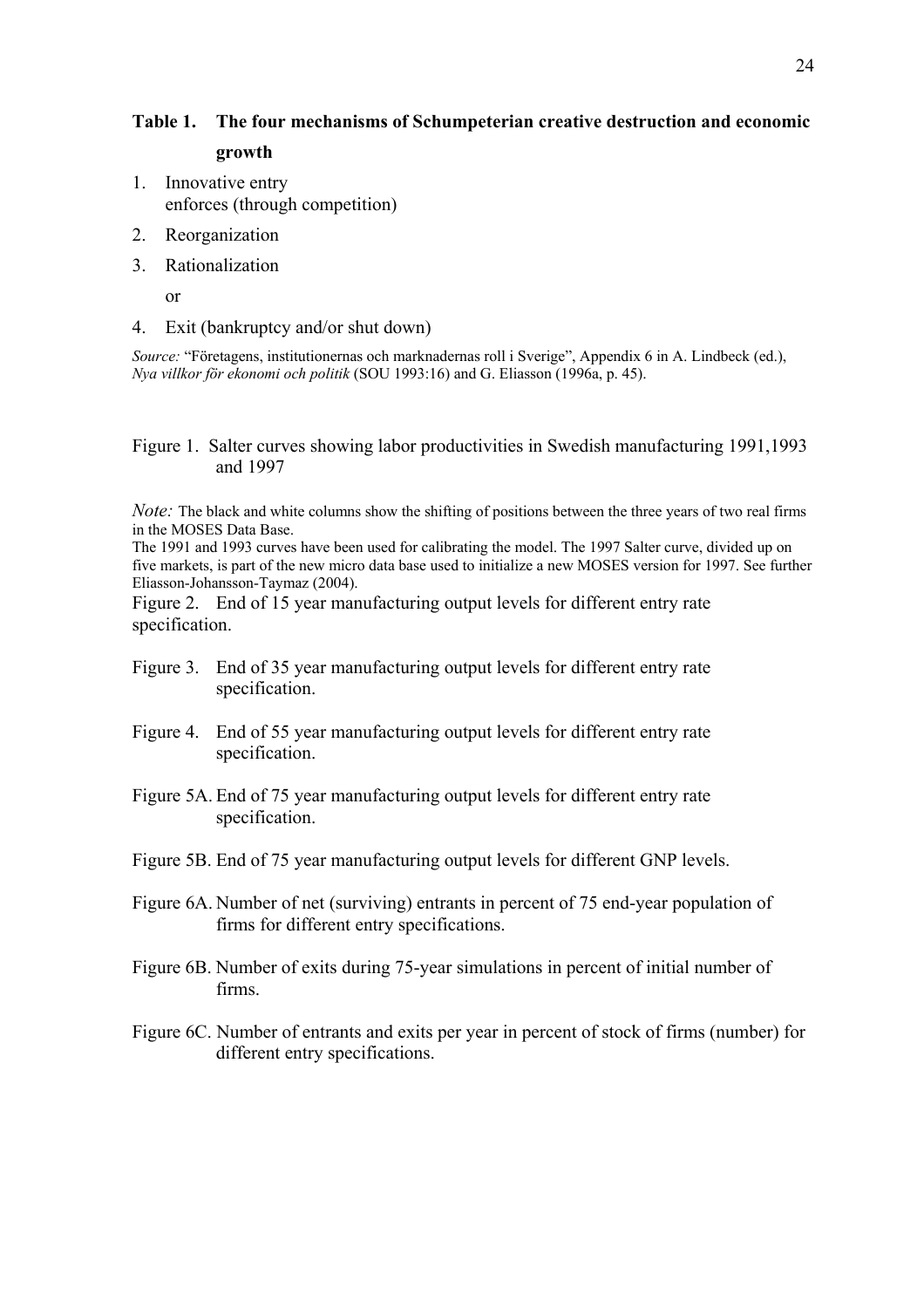#### **Bibliography**

- Acs, Zoltan J. and David B. Audretsch, 1989. Births and firm size, *Southern Economic Journal,* vol 56, nr 2 (October), 467-475.
- Aghion Phillippe and Peter Howitt, 1992, A Model of Growth Through Creative Destruction, *Econometrica*, vol 60, nr 2 (March), 323-351.
- Albrecht, James, W. Bergholm, Fredrik, Eliasson, Gunnar, Hansson, Kenneth, H Hartler, Christina, Heiman, Mats, Lindberg, Thomas and Gösta Olavi, 1989, *Moses Code,*  Stockholm: IUI
- Albrecht, James W., 1992. Documentation of the Planning Survey Data: Cross-section Panel, in Albrecht, J. et al. 1992.
- Albrecht, James W., Gunnar Eliasson, Tomas Nordström and Erol Taymaz, 1992. *MOSES Database.* Research Report No. 40. Stockholm: IUI.
- Andersson Thomas, Pontus Braunerhjelm, Bo Carlsson, Gunnar Eliasson, Stefan Fölster, Lars Jagrén, Eugenia Kazamaki Ottersten and Kent Rune Sjöholm, 1993. *Den långa vägen ─ Om den ekonomiska politikens begränsningar och möjligheter att föra Sverige ur 1990-talets kris*. Stockholm: IUI.
- Andersson, Fredrik and Altin Vejsin, 2000, Determinants of Plant Failure in Swedish Manufacturing- the importance of vintage effects and selection mechanisms, Working Paper, Sept.18.2000, IFAU, Economics, Uppsala University.
- Arrow, Kenneth, J., 1962, The Economic Implications of Learning by Doing, *Review of Economic Studies*, vol 29, nr 3, 155-173.
- Audretsch, David B., 1995. Innovation. Growth and Survival, *International Journal of Industrial Organization*, vol 13, nr 4, 441-457.
- -------, 2002, The Dynamic Role of Small Firms: Evidence from the U.S., *Small Business Economics,* vol 18, nr 1-3 (February), 13-40.
- Audretsch, David B. and Talat Mahmood, 1994. Firm Selection and Industry Evolution; the Post-Entry Performance of New Firms, *Evolutionary Economics*, vol 4, nr 3, 243- 260.
- --------, 1995, New Firm Survival: New results using a hazard function, *Review of Economics and Statistics*, vol 77, nr 1, 97-103.
- Audretsch, David B. and Jose Mata, 1995, The Post-entry Performance of firms: Introduction, *International Journal of Industrial Organization,* vol 13, nr 4, 413-419.
- Audretsch, David, B. and Roy Thurik, 1999, *Innovation, Industry Evolution and Employment,* Cambridge*:* Cambridge University Press
- Baldwin, John, R., 1995. *The Dynamics of Industrial Competition*. Cambridge: Cambridge University Press.
- Baldwin, John, R and Paul K. Gorecki, 1987, Plant Creation versus Plant Acquisition- the entry process in Canadian manufacturing, *International Journal of Industrial Organization,* vol 5, nr 1, 27-41.
- --------, 1989, Firm Entry and Exit in the Canadian Manufacturing Sector, Statistics Canada, Analytical Studies Branch, Research paper Series No. 23.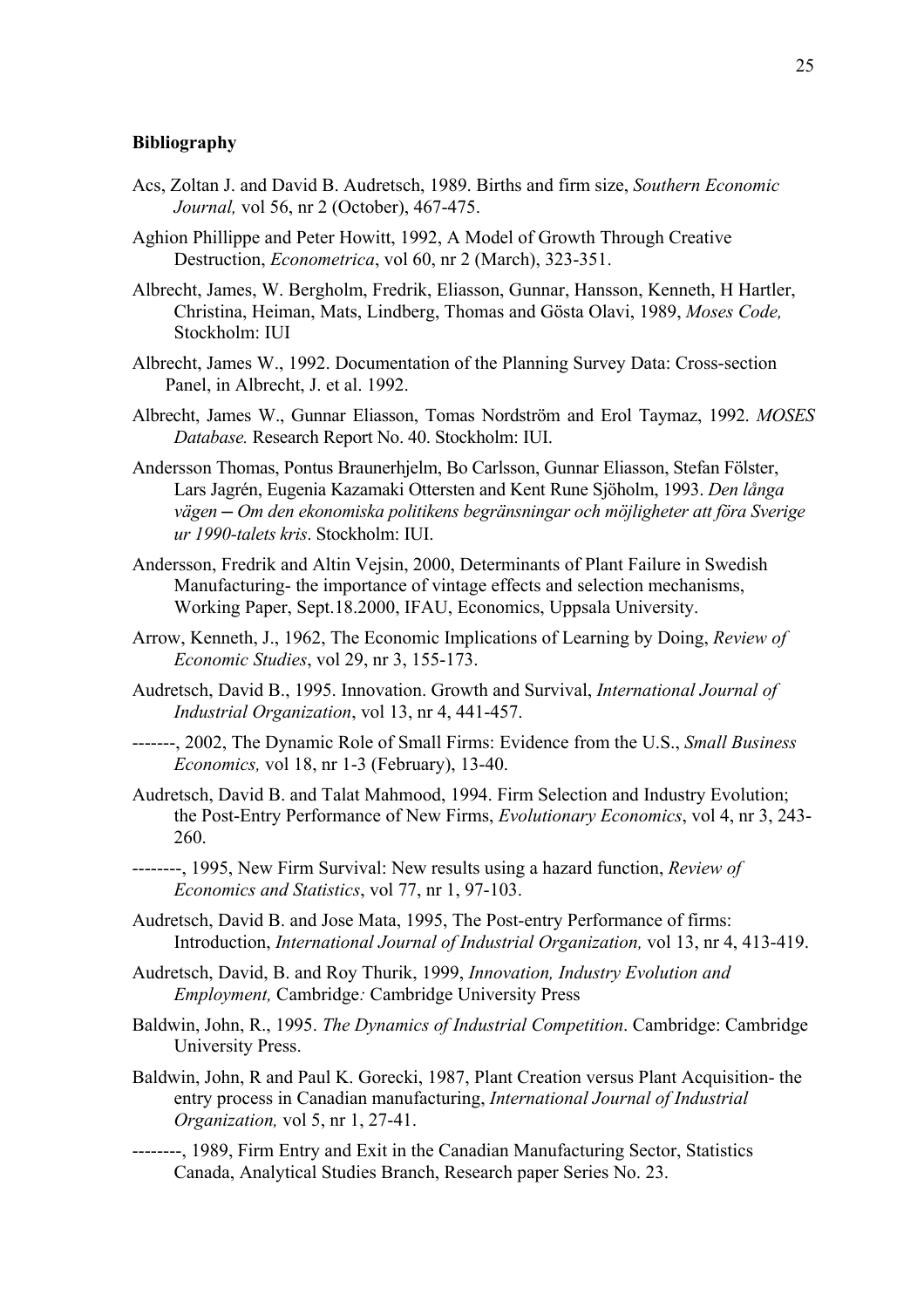--------, 1990. Productivity Growth and the Competitive Process: The Role of Firm and Plant Turnover; in Gorecki and Schwalbach (1990).

- Baldwin, John, R and Mohammed Rafiquzzaman, 1995, " Selection versus Evolutionary Adaptation: learning and post-entry performance, *International Journal of Industrial Organization,* vol 13, nr 4, 501-522
- Balistreri, Edward J. and Hillberry, Russel, 2004, "Estibration: An Illustration of Structural Estimation as Calibration", (July). http//ssrn.com/abstract=589062
- Ballot, Gérard and Erol Taymaz, 1998, Human Capital, Technological Lock-in and Evolutionary Dynamics; in G. Eliasson and Christopher Green (eds.), 1998, *The Microeconomic Foundations of Economic Growth*, Ann Arbor: The University of Michigan Press, Stockholm: City University Press.
- -----------, 1999, Technological Change, Learning and Macro-economic Coordination: an evolutionary model, *Journal of Artificial Societies and Social Simulation,* Vol. 2. no.2. JASS.html
- Baumol, William, 1968, Entrepreneurship in Economic Theory, *American Economic Review*, vol 58, nr 2, 64-71.

---------------------, 1982, " Contestable Markets: An uprising in the Theory of Industry Structure", *American Economic Review*, vol.72, no 1 (March), 1-15

Bergholm, Fredrik, 1989, *Moses Handbook,* Stockholm: IUI

- Bernard, Andrew, B. and J.Bradford Jensen, 2002, The Deaths of Manufacturing Plants, NBER Working Paper Nr 9026 (July), Cambridge, MA
- Birch, David, 1979, The Job Generation Process", *MIT Program on Neighbourhood and Regional Change* (march), Cambridge: MIT.

-----------------, 1981,Who create jobs? *The Public Interest*, vol 65, nr 1, 3-14.

- Boeri, Tito and Lutz Bellmann, 1995, Post-entry Behavior and the Cycle: evidence from Germany, *International Journal of Industrial Organization,* vol 13, nr 4, 483-500.
- Brito, Paulo and Antonio S. Mello, 1995, " Financial Constraints and Firm Post-entry Performance, *International Journal of Industrial Organization,* vol 13, nr 4, 543-565.
- Carlsson, Bo, 1983, Industrial Subsidies in Sweden: Macro-Economic Effects and an International Comparison, *Journal of Industrial Economics*, vol 32, no 1 (Sept.), 1- 23.
- -------- (ed.), 1989, *Industrial Dynamics Technological Organizational, and Structural Changes in Industries and Firms,* Boston/Dordrecht/London: Kluwer Academic Publishers.
- Caves, Richard E., 1998. Industrial Organization and New Findings on the Turnover and Mobility of Firms, *Journal of Economic Literature*, vol 36, nr 4 (Dec.), 1947-1982.
- Dasgupta, Partha and Joseph Stiglitz, 1981. Entry, Innovation, Exit Towards a Dynamic Theory of Oligopolistic Industrial Structure, *European Economic Review*, vol 15, nr 2, 137-158.
- Davidsson, Per and Magnus Henrekson, 2002, " Determinants of the Prevalence of Start-ups and High-growth Firms," *Small Business Economics,* vol 19, nr 2, 81-104.

Davidsson, Per, Leif Lindmark and Christer Olofssson, 1994, New Firm Formation and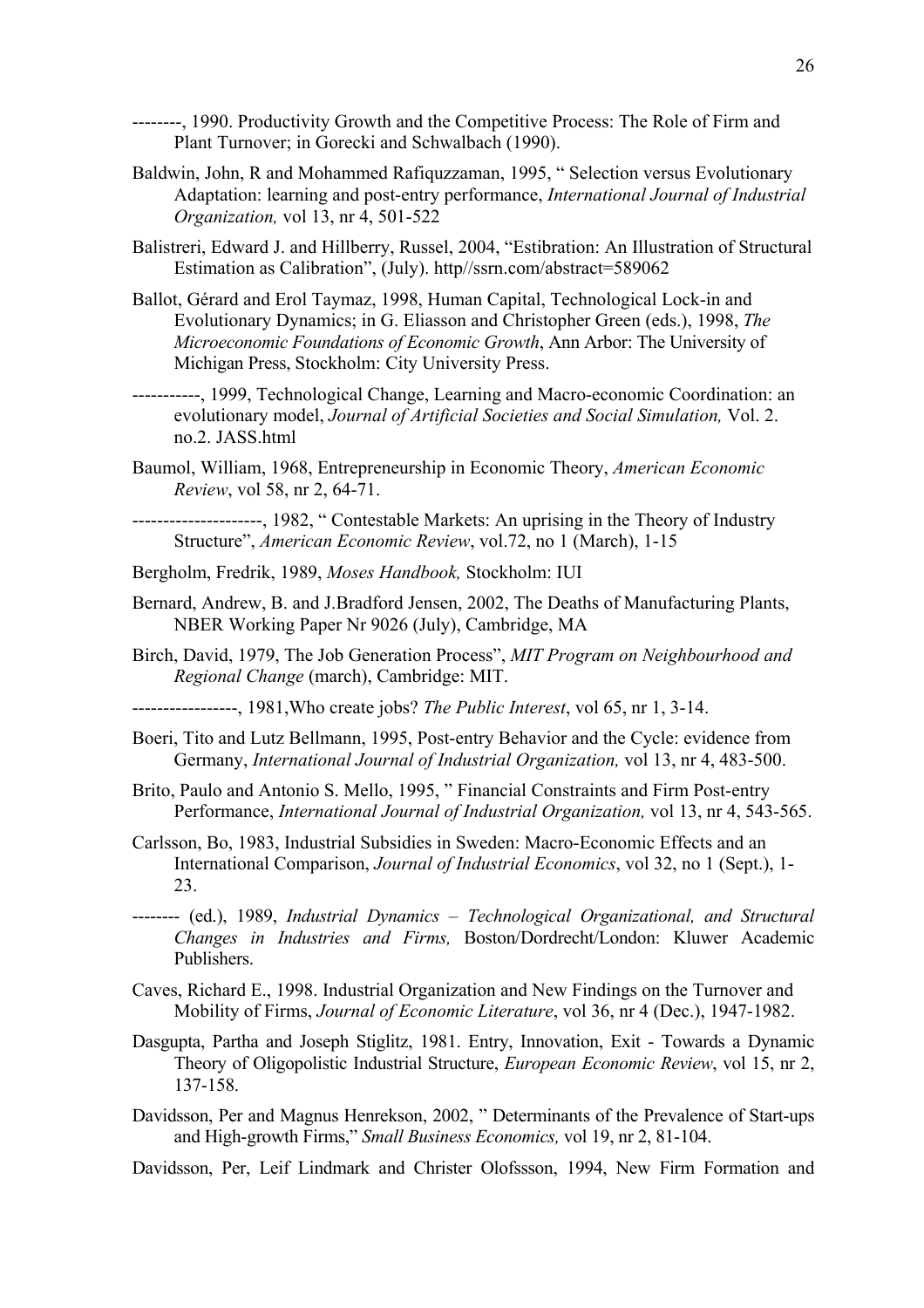Regional Development in Sweden, *Regional Studies,* vol 28, nr 4, 395-410.

- Day, Richard H. and Gunnar Eliasson (eds.), 1986. *The Dynamics of Market Economies*. Stockholm: IUI, and Amsterdam: North-Holland.
- Djankov, Simeon, Rafael LaPorta, Florencio Lopez-de-Silanes and Andrei Shleifer, 2000, The Regulation of Entry, NBER Working Paper Nr. 7892 (Sept.), Cambridge, MA.
- Doms, Mark, Timothy Dunne and Mark,J. Roberts, 1995, The Role of Technology Use in the Survival and Growth of Manufacturing Plants, *International Journal of Industrial Organization,* vol 13, nr 4, 523-542.
- Dunne, Timothy, Shawn D. Klimek and Mark J.Roberts, 2003, Entrant Experience and Plant Exit, NBER Working Paper No. 10133 (Dec), Cambridge, MA.
- Dunne, Timothy, Mark, J. Roberts and Larry, Samuelsson, 1988, The Patterns of Firm Entry and Exit in the U.S. manufacturing Sector, 1963-1982, *Rand Journal of Economics ,*vol 29, nr 4, 495-515.
- Du Rietz, Gunnar, 1975. *Etablering, nedläggning och industriell tillväxt i Sverige, 1959- 1970*, Stockholm: IUI.

-------------------, 1980, *Företagsetableringarna i Sverige under Efterkrigstiden,*  Stockholm: IUI.

- Eliasson, Gunnar, 1977, Competition and Market Processes in a Simulation Model of the Swedish Economy, *American Economic Review*, vol 67, nr 1, 277-281.
- --------, (ed.) 1978a, *A micro-to-macro Model of the Swedish Economy*, Stockholm: IUI.
- ---------, 1978b, How does Inflation Affect Growth, in Eliasson 1978a.
- --------, 1983, On the Optimal Rate of Structural Adjustment; in Eliasson, Gunnar, Sharefkin, Mark and Bengt-Christer Ysander (eds), *Policy Making in a Disorderly World Economy*, Conference Reports 1983:1, Stockholm: IUI.
- --------, 1984, Micro Heterogeneity of Firms and the Stability of Industrial Growth. *Journal of Economic Policy and Corporate Strategy*, vol 5, nr 3-4, 249-274.
- ---------, 1985, *The Firm and Financial Markets in the Swedish Micro-to-Macro Model Theory, Model and Verifaction,* Stockholm: IUI.
- --------, 1987, *Technological Competition and Trade in the Experimentally Organized Economy*, Research Report No. 32. Stockholm: Industriens Utredningsinstitut.
- --------, 1989, The Dynamics of Supply and Economic Growth ─ how industrial knowledge accumulation drives a path-dependent economic process, in Carlsson, Bo (ed.), 1989.
- --------, 1990a, The Firm as a Competent Team, *Journal of Economic Behavior and Organization*, vol 13, nr 3, 275-298.
- --------, 1990b, The Knowledge-Based Information Economy; Chapter I in Eliasson, Gunnar and Stefan Fölster et al., 1990, *The Knowledge Based Information Economy*. Stockholm: IUI.
- --------, 1991a, Modeling the Experimentally Organized Economy, *Journal of Economic Behavior and Organization*, vol 16, nr 1-2, 153-182.
- --------, 1991b, Deregulation, Innovative Entry and Structural Diversity as a Source of Stable and Rapid Economic Growth, *Journal of Evolutionary Economics*, vol 1, nr 1, 49-63.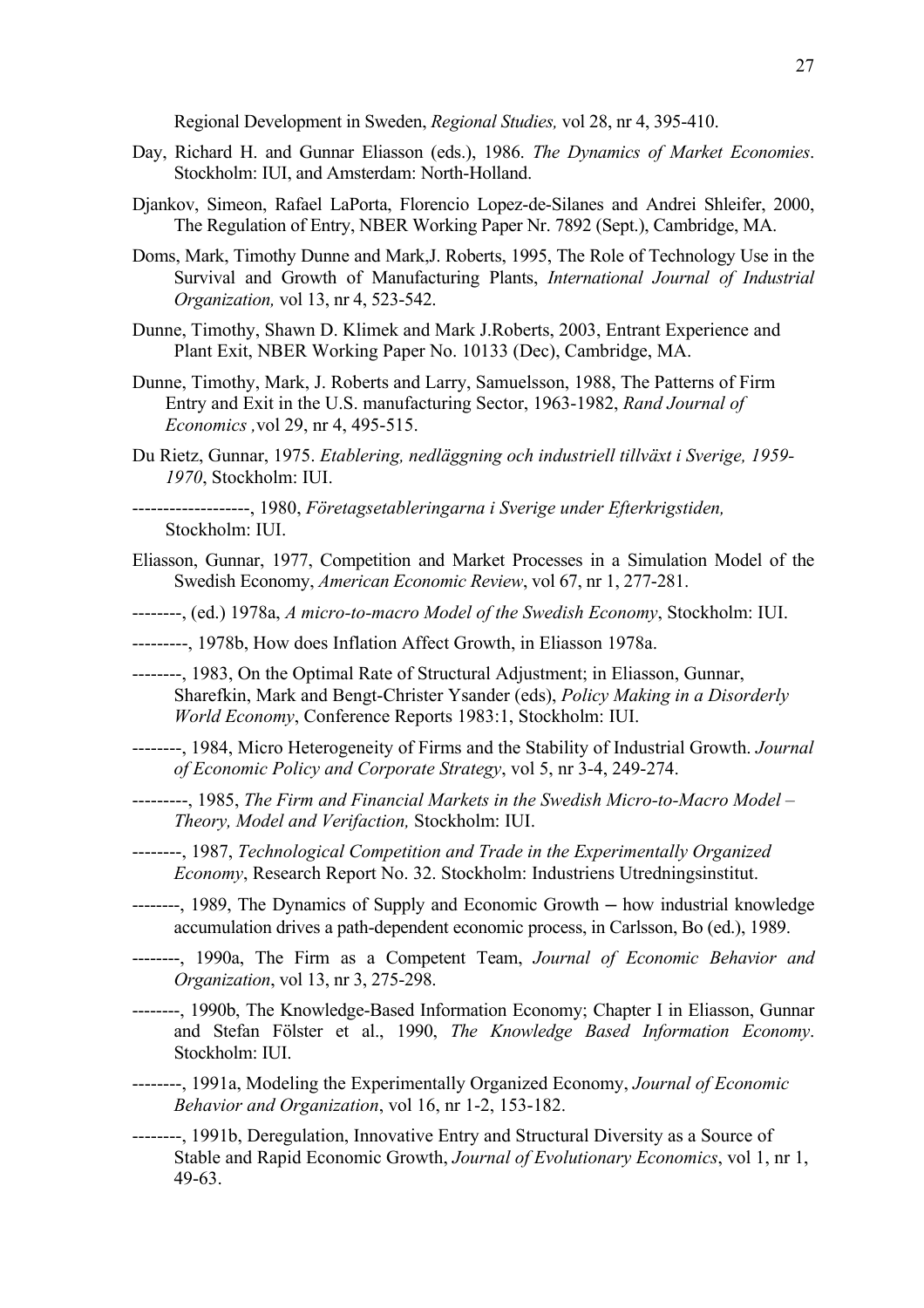- ---------, 1992, Business Competence, Organizational Learning and Economic Growth: Establishing the Smith-Schumpeter-Wicksell Connection, in Scherer Frederic M. and Mark Perlman (eds.) *Entrepreneurship, Technological Innovation and Economic Growth. Studies in the Schumpeterian Tradition*, Ann Arbor: The University Michigan Press.
- --------, 1996, *Firm Objectives, Controls and Organization the use of information and the transfer of knowledge within the firm*. Boston/Dordrecht/London: Kluwer Academic Publishers.
- --------, 1998, Information Efficiency, Production Organization and Systems Productivity Quantifying the Systems Effects of EDI Investments. INDEK, KTH, TRITA-IEO R 1996:6, in Macdonald - Madden - Salama (eds), 1998, *Telecommunications and Social Economic Development*. Amsterdam: North Holland.
- -----------, 2000, Industrial Policy, Competence Blocs and the Role of Science in Economic Development, *Journal of Evolutionary Economics,* vol 10, nr 1, 217-241.
- --------, 2001, The Role of Knowledge in Economic Growth; in Helliwell, John, ed. (2001).
- --------, 2003. Global Economic Integration and Regional Attractors of Competence, *Industry and Innovation,* vol 10, nr 1, 75-102.
- Eliasson, Gunnar and Åsa Eliasson, 2002, The Theoory of the Firm and the Markets for Strategic Acquisition, paper prepared for the  $9<sup>th</sup>$  Congress of the International Joseph A. Schumpeter Society (ISS) Gainesville, Florida, 28-30 March. Downloadable from [http://swopec.hhs.se](http://swopec.hhs.se/), Ratio Working Papers. Forthcoming in conference volume Uwe Cantner, Elias D. Dinopoulus and Robert F. Lanzilloti (eds), *Entrepreneurship, the New Economy and Public Policy, Springer*, Berlin, Heidelberg and New York.
- Eliasson, Gunnar and Åsa Eliasson, 2004, XX
- Eliasson, Gunnar and Magnus Henrekson, 2004, An Entrepreneurial Economist on the Economics of Entrepreneurship, *Small Business Economics*, vol 23, nr 1, 1-7.
- Eliasson, Gunnar, Dan Johansson and Erol Taymaz, 2004, Simulating the New Economy, *Structural Change and Industrial Dynamics*, vol 15, nr 3, 289-314.
- Eliasson, Gunnar and Thomas Lindberg, 1981, " Allocation and Growth Effects of Corporate Income Taxes", in Eliasson, Gunnar and Jan Södersten (eds), 1981, *Business Taxation, Finance and Firm Behavior,* IUI Conference Reports 1981:1, Stockholm: IUI.
- Eliasson, Gunnar and Erol Taymaz, 1992. The Limits of Policy Making: An Analysis of the Consequences of Boundedly Rational Government Using the Swedish Micro-to-Macro Model (MOSES). Working Paper no. 333, Stockholm: IUI.
- Eliasson, Gunnar and Erol Taymaz, 2000. *Institutions, Entrepreneurship, Economic Flexibility and Growth - experiments on an evolutionary model*; in Cantner Uwe, Hanusch Horst and Stephen Klepper (eds), 2000, *Economic Evolution, Learning and Complexity*, Physica-Verlag, Heidelberg - New York.
- --------, 2001. *Modeling Derivatives in a Firm Based Evolutionary Macro Model (MOSES) - The integration of computing, communications and financial services*, mimeo, KTH, Stockholm.
- Englund, Peter, 1980, Nyetablering och marknadstillväxt- en jämviktstillväxtmodell Supplement to Du Rietz (1980).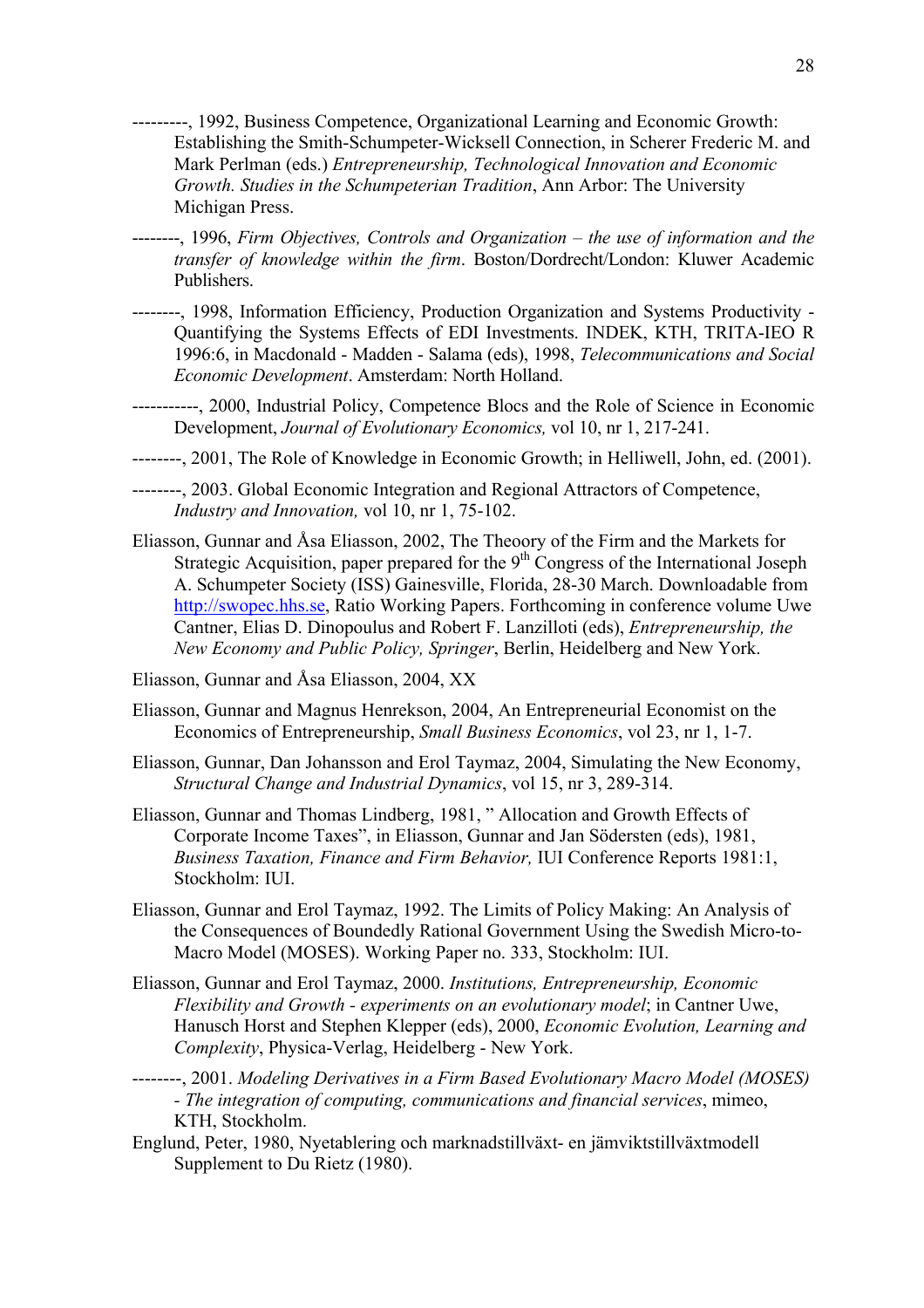- Eriksson, Göran, 1984, Growth, Entry and Exit of Firms, *Scandinavian Journal of Economics*, vol 86, nr 1, 52-67.
- Gartner, 1985,A conceptual Framework for Describing the Phenomenon of New Venture Creation, *Academy of Management Review,* vol.10, no 4, 696-706.
- Geroski, Paul A., 1995. What do we know about entry? *International Journal of Industrial Organization*, vol 13, nr 4, 421-440.
- Gibrat, Robert, 1930, Une loi des réparations économiques: l'effet proportionnel, *Bull. Statist. gén Fr.* 19, 469.
- -------------, 1931, Les inegalités économiques; applications: aux inégalités des richesses, à la concentration des enterprises, aux populations des villes, aux statistiques des familles etc., d'une loi nouvelle, la loi de l'effet proportionnel. Paris: Libraire du Recueil Sirey.
- Gorecki. Paul K. and Joachim Schwalbach (eds.), 1990, *Entry and Market Contestability; an international comparison*, Oxford: Basil & Blackwell.
- Granstrand, Ove, 1986, A Note: On Measuring and Modeling Innovative New Entry; in Richard H. Day and Gunnar Eliasson (eds), 1986.
- Granstrand, Ove and Sören Sjölander 1987. *Managing Innovation in Multi-Technology Corporations*, mimeo, Aug., Dept. of Industrial Organization, Göteborg: Chalmers University of Technology.
- Hanson, Kenneth, A., 1989, Firm Entry in MOSES, in Albrecht et al (1989).
- Hause, John C. and Gunnar Du Rietz, 1984. Entry, Industry Growth, and the Microdynamics of Industry Supply, *Journal of Political Economy*, vol 92, nr 4, (Aug.), 733-757.
- Helliwell, John (ed.), 2001, *The Contribution of Human and Social Capital to Sustained Economic Growth and Well-being*, HRDC. Canada.
- Highfield, Richard and Robert Smiley, 1987, New Business starts and Economic Activityan empirical investigation, *International Journal of Industrial Organization,* vol 5, nr 1, 51-66.
- Honjo, Yuji, 2000, Business Failure of New Firms: an empirical analysis using a multiplicative hazards model, *International Journal of Industrial Organization*, vol 18, nr 4 (May), 557-574.
- Jenner, Richard A., 1966, An Information Version of Pure Competition, *Economic Journal*, vol 76, nr 302, (Dec.), 786-805.
- Johansson, Dan, 2001, *The Dynamics of Firm and Industry Growth: The Swedish Computing and Communications Industry*, Doctorial dissertation in Economics, Stockholm: KTH.
- --------------------, 2005, " The Turnover of Firms and Industry Growth", *Small Business Economics,* forthcoming.
- Jovanovic, Boyan, 1982. Selection and the Evolution of Industry, *Econometrica,* vol 50, nr 13, 649-670.
- Jovanovic, Boyan and Saul Lach, 1989, Entry, Exit and Diffusion with Learning by Doing, *American Economic Review*, vol 79, nr 4, 690-699.
- Jovanovic, Boyan- Peter,L.Rousseau, 2002, " Mergers as Reallocations, " NBER Working Paper No 9279 (Oct.), Cambridge, MA.: NBER.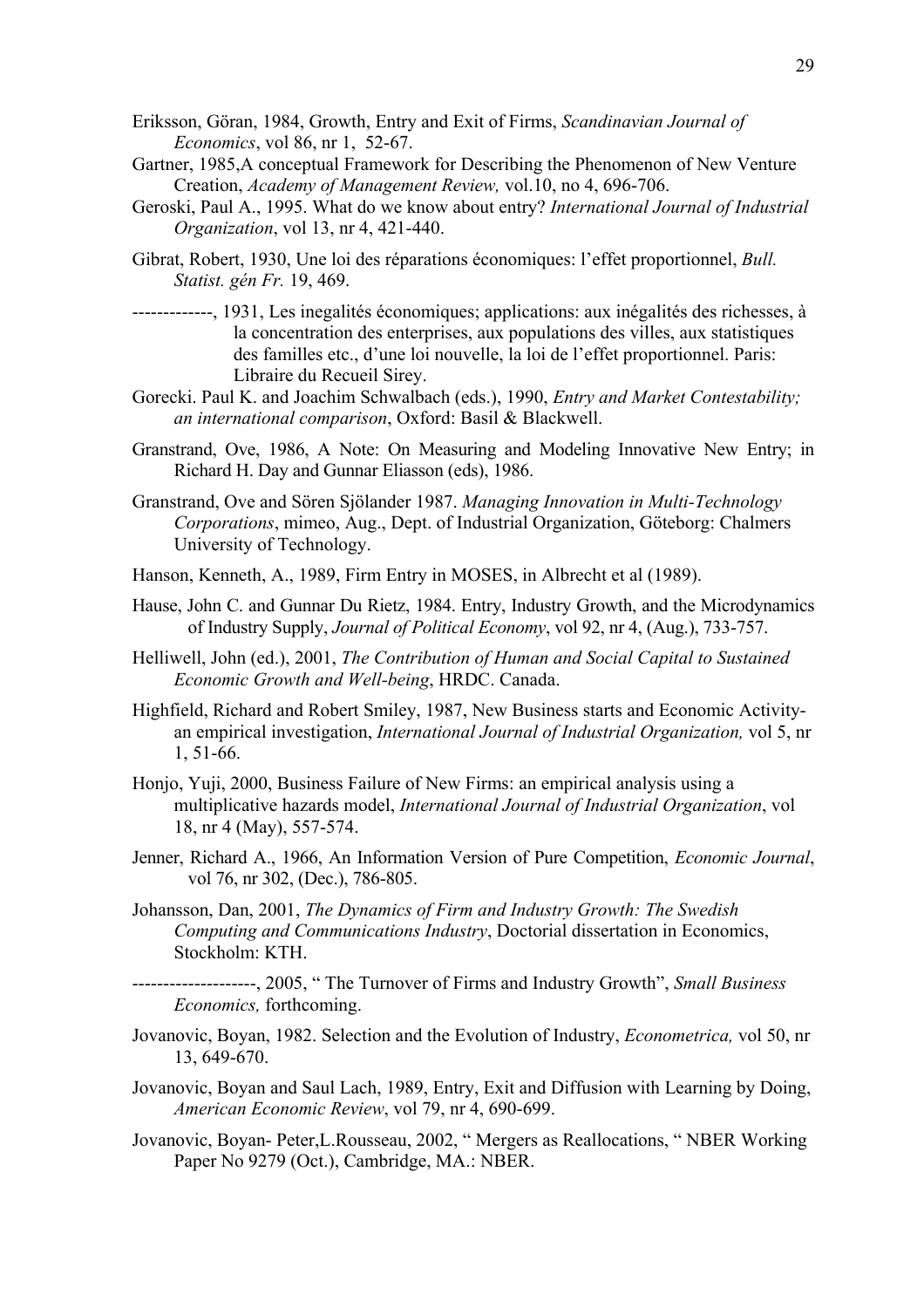- Katz, Jerome and William B. Gartner, 1988, " Properties of Emerging Organizations" *Academy of Mangement Review,* vol 13, nr 3, 429-441.
- Kirchhoff, Bruce, 1994, *Entrepreneurship and Dynamic Capitalism*, London: Praeger.
- Kirzner, Israel, 1973, *Competition and Entrepreneurship*, Chicago: The University of Chicago Press.
- --------, 1978, The Entrepreneurial Role in Menger's System, *Atlantic Economic Journal* (Sept), 31-45.

--------, 1989, *Discovery, Capitalism, and Distributive Justice*. Oxford/New York: Blackwell.

- Knight, Frank, 1921,*Risk, Uncertainty and Profit*, Boston: Houghton Mifflin.
- Klepper, Stephen and John H Miller, 1995, Entry, exit, and shakeouts in the United States in new manufacturing products, *International Journal of Industrial Organization*, vol 13, nr 4*,* 567-591
- La Salle, Joseph and Solomon Lefschetz, 1961. *Stability by Liapunov's Direct Method*, New York: Academic Press.
- Lim, Youngjae and Chin Hee Hahn, 2003, " Bankruptcy Policy Reform and Total Factor Productivity Dynamics in Korea - Evidence from manufacturing Data, NBER Working Paper No. 9810 (June), Cambridge,MA:NBER
- Marshall, Alfred, 1919, *Industry and Trade*, London: Macmillan.
- Mata, Jose, Pedro Portugal and Paulo Guimaraes, 1995, " The Survival of New Plants: start-up conditions and post-entry evolution, *International Journal of Industrial Organization* , vol 13, nr 4, 459-481.
- Modigliani, Franco, 1958, New Developments on the Oligopoly Front, *Journal of Political Economy*, vol 66, nr 3 (June), 215-232.
- North, Douglass and Robert P. Thomas, 1970, An Economic Theory of the Growth of the Western World, *Economic History Review*, vol 23, nr 1, 1-17.
- ------------------------, 1973, *The Rise of the Western World: A New Economic History*, Cambridge: Cambridge University Press.
- Orr, Dale, 1974, The Determinants of Entry: A study of the Canadian Manufacturing Industries, *Review of Economics and Statistics*, vol 56, nr 1 (February), 58-67.
- Pakes, Ariel and Richard Ericson, 1995, Markov-Perfect Industry Dynamics: A Framework in Empirical Work, *Review of Economic Studies*, vol 62, nr 1: 53-82.
- --------, 1998, " Empirical Implications of Alternative Models of Firm Dynamics", *Journal of Economic Theory,* vol 79, nr 1: 1-45.
- Posner, Richard, A. 1975, " The Social Cost of Monopoly", *Journal of Political Economy*, vol.83, no.4: 809-827
- Pratten, Cliff, 1976, A Comparison of the Performance of UK and Swedish Firms, Cambridge: Cambridge University Press.
- Pratten, Cliff, 2004, XX.
- Reynolds, Paul, D. 1991, " Sociology and Entrepreneurship: concepts and contributions", *Entrepreneurship Theory and Practice,* vol 16, no 2 (Winter), 47-70
- ------------, 2004, *Understanding Business Creation: serendipity and scope in two decades of*